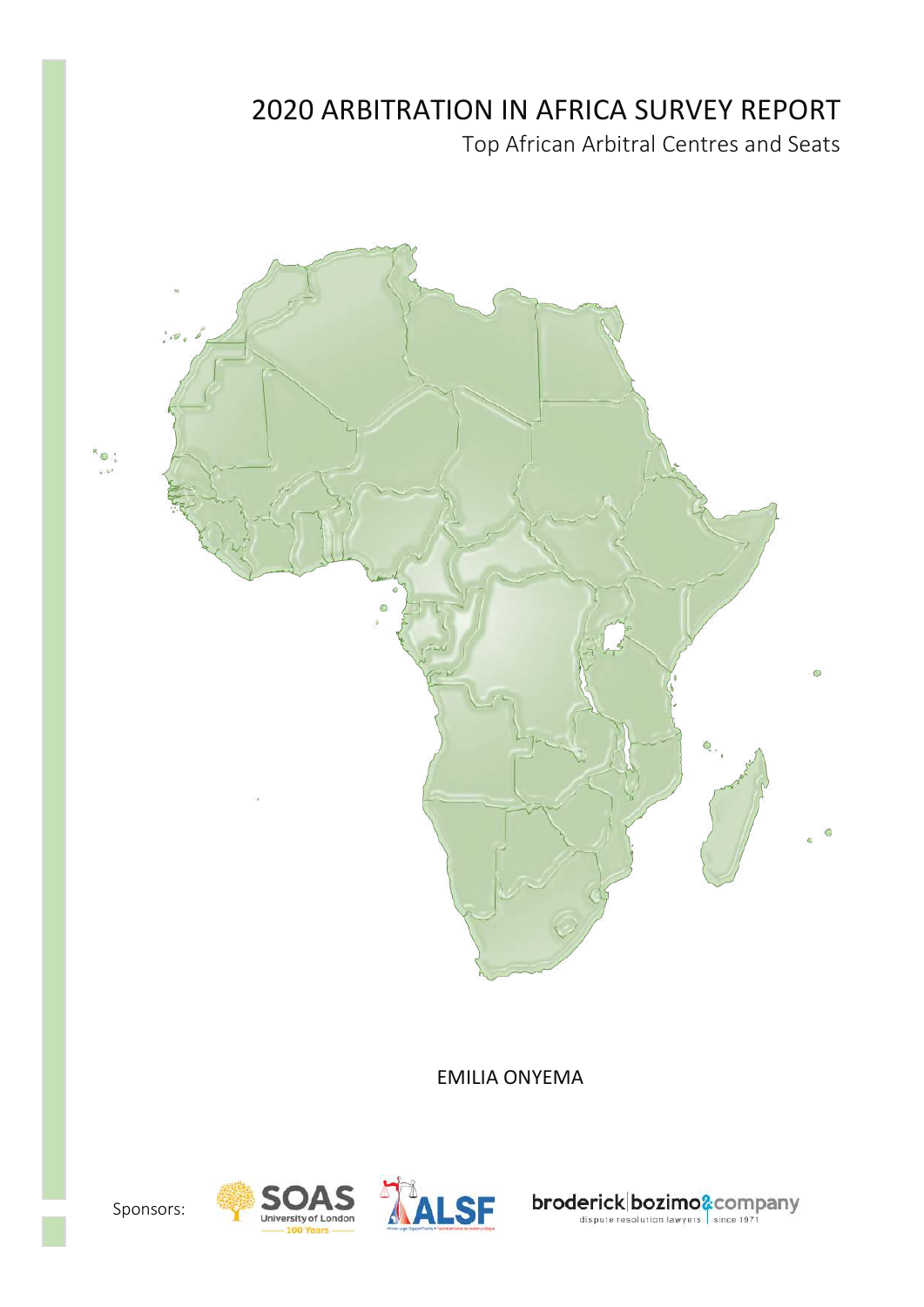## Author biography

Emilia Onyema is a Reader in International Commercial Law and Interim Pro-Director Learning and Teaching and teaches international commercial arbitration and international investment law at SOAS University of London. She is qualified to practice law in Nigeria, is a Solicitor in England & Wales, Fellow of Chartered Institute of Arbitrators, Senior Fellow of the HEA and practices as an independent arbitrator. She convenes the SOAS Arbitration in Africa conference series and leads the SOAS Arbitration in Africa survey research project. Her research interests focus on the development of international arbitration in Africa and the engagement of Africans in international arbitration. It further interrogates the intersections of the discourses on diversity and race with particular reference to Africa, in international arbitration. Email: eo3@soas.ac.uk

Copyright: © 2020 Emilia Onyema.

This is an open access report under the CC BY license (https://creativecommons.org/about/cclicenses/) 

Emilia Onyema Orchid ID: https://orcid.org/0000-0002-2922-9306

PUBLICATION DATE: JUNE 30, 2020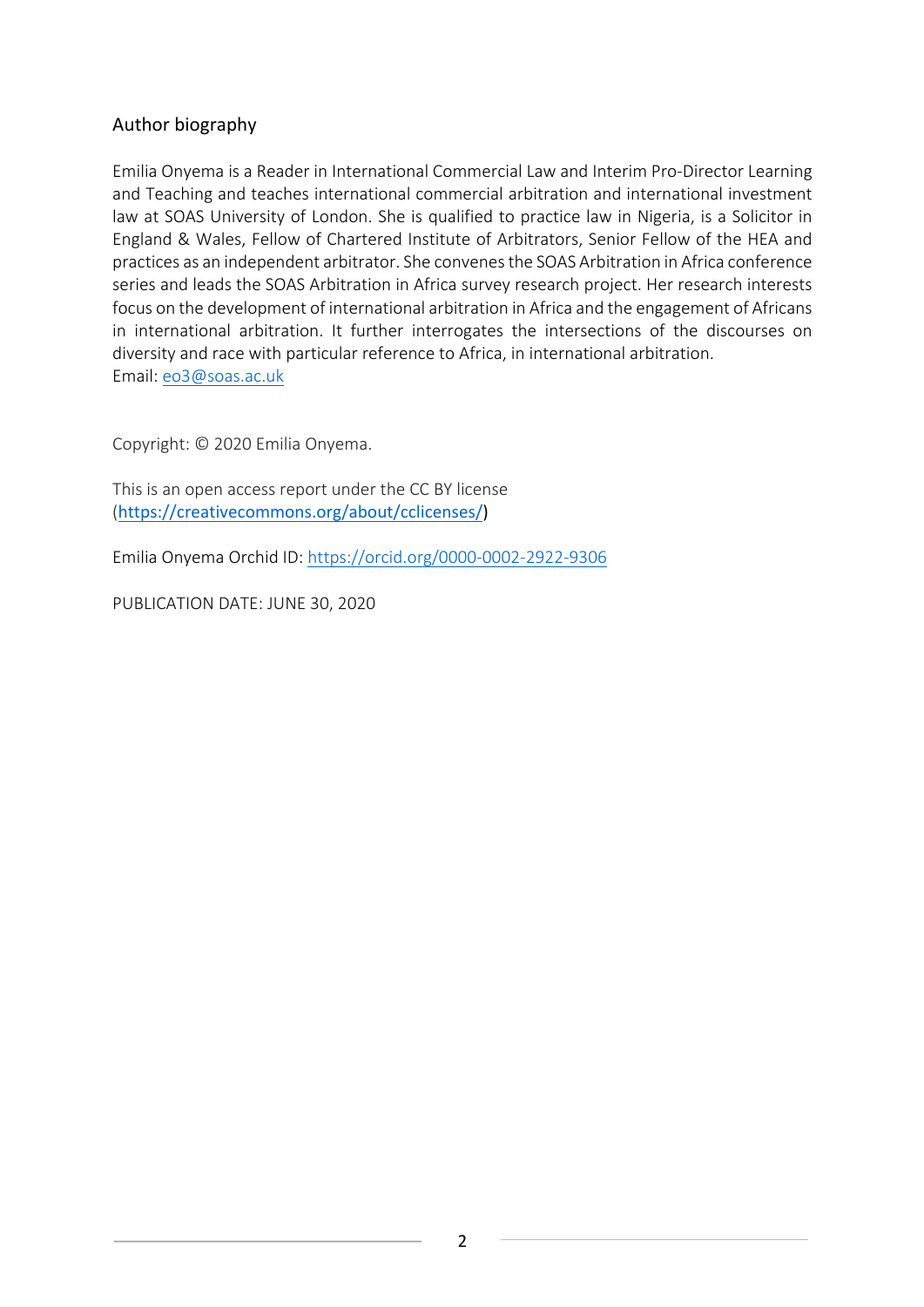# Table of Contents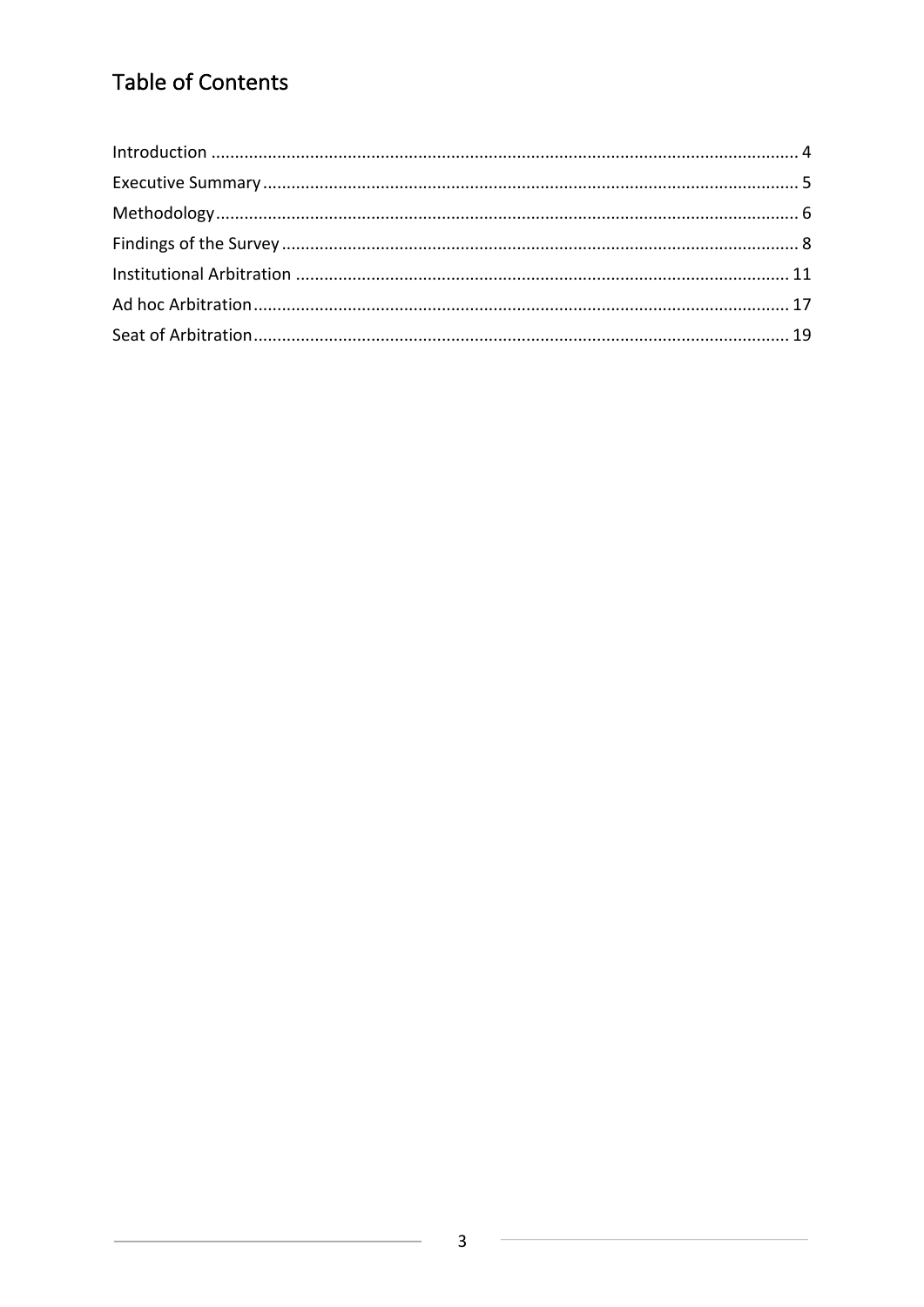## Introduction

This is the second series of the biennial Arbitration in Africa survey. This 2020 survey focused on identifying the top African arbitral centres and top African cities for the conduct of arbitration as voted by the users of arbitration in Africa through an online questionnaire. The responses to the questionnaire were supplemented by independent coding analysis to identify the top and busiest arbitral centres in Africa.

We are grateful to Mr Sopuruchi Christian, an LLM candidate at SOAS University of London for his research assistance and to Dr Jean-Alain Penda Matipe and Ms Vian Hilli for the translations of the survey questions into French and Arabic respectively.

We are very grateful to the law firm of Broderick Bozimo & Co, Abuja and the African Legal Support Facility for their sponsorship of this project.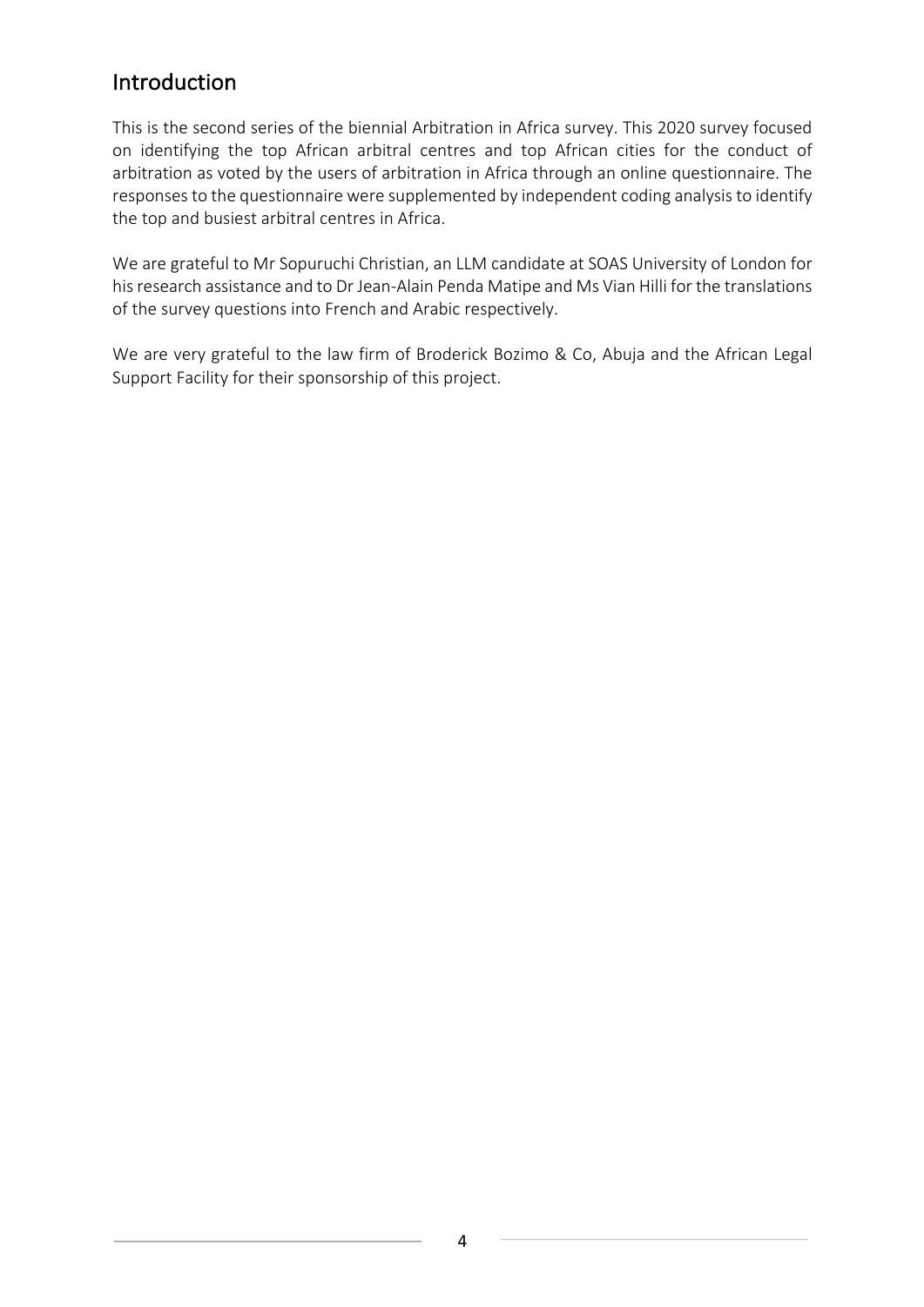## **Executive Summary**

350 responses were received from individuals in 34 countries across Africa, Asia, Middle East, North America, and Europe.

83% (289) of the respondents have participated in arbitration in Africa over the reporting period (2010-2019).

60% (210) of the respondents have participated in institutional arbitration in Africa over the reporting period.

48% (168) of the respondents have participated in ad hoc arbitration in Africa over the reporting period.

The respondents have participated in these arbitrations in different capacities: as arbitrator, counsel, tribunal secretary, expert and disputants.

The top five arbitral centres in Africa as determined by an independent coding exercise are Arbitration Foundation of Southern Africa (AFSA); Cairo Regional Centre for International Commercial Arbitration (CRCICA); Ouagadougou Arbitration and Mediation & Conciliation Centre (OAMCC); OHADA Common Court of Justice and Arbitration Centre (CCJA); and Kigali International Arbitration Centre (KIAC).

The top five arbitral centres in Africa as chosen by the respondents are AFSA, CRCICA, Kigali International Arbitration Centre (KIAC), Lagos Court of Arbitration (LCA), and Nairobi Centre for International Arbitration (NCIA).

The top arbitral centre in Africa as determined by caseload that administers ad hoc cases is International Centre for Arbitration and Mediation Abuja (ICAMA).

The top five arbitral centres with the best support facilities as chosen by the respondents are: AFSA, CRCICA LCA, NCIA, and CCJA.

The top five African cities that host arbitration as chosen by the respondents are: Johannesburg, Lagos, Cairo, Cape Town and Durban.

The top five African countries that act as seat of arbitration are: South Africa, Nigeria, Egypt, Rwanda, and Cote d'Ivoire.

88% (307) of the respondents will recommend African arbitral centres.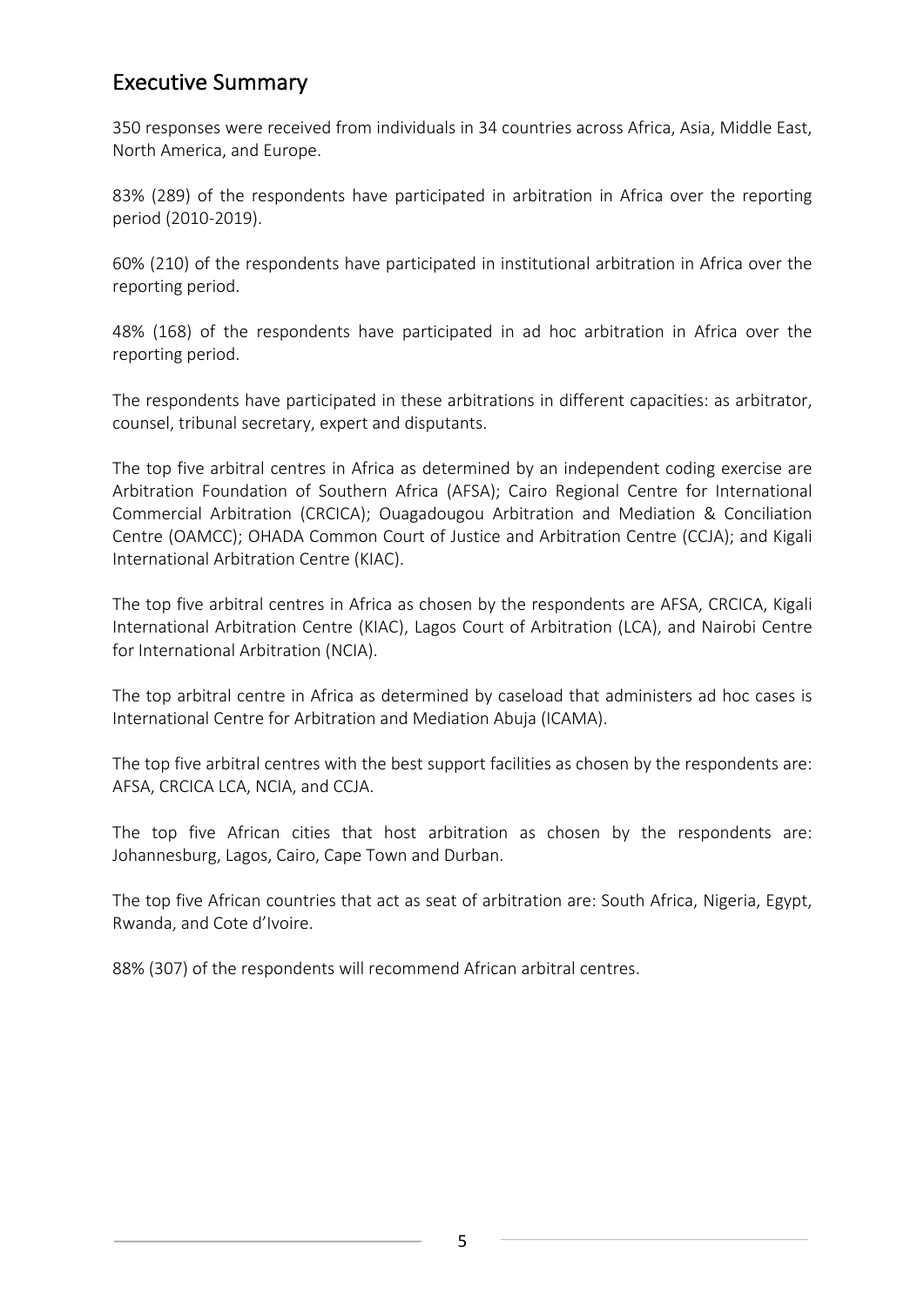## Methodology

An online questionnaire composed of a combination of 27 closed and open questions was circulated broadly within the international arbitration community for completion. The vast majority of responses was from individuals in three African countries (South Africa, Nigeria and Egypt). It is important that this is kept in view in understanding the results of the survey as the respondents were requested to respond in accordance with their own experience and knowledge of arbitration in Africa. It is apparent that the respondents could speak to the arbitral centres and cities they were more familiar.

To ameliorate the possible impact of the limitations to the online questionnaire, it was supplemented by a very short focused quantitative analysis based on three broad questions targeted only at arbitration centres operating in Africa.<sup>1</sup> We chose common indicators based on objective data that can be quantitatively measured in ranking the arbitral centres in Africa. The focused questions relied only on the information provided by arbitral centres. The limited number of arbitral centres that responded also impacted on the results.

73 arbitral centres with an online presence were emailed directly via contact emails on their websites or through the completion of a contact form on their website. Ten (10) African arbitral centres responded to the questions providing relevant information on the number of cases they have administered since they commenced business and the list of other arbitral centres with which they have relationships. We searched the websites of the other arbitral centres to find these data but did not find any such data. Of the ten centres, one centre has not administered any arbitration though it has administered some mediation references.<sup>2</sup> We have therefore ranked the nine (9) arbitral centres that have administered arbitration references. These additional data from the arbitral centres supplemented the information from the online survey and there was very close correlation between both results.

We coded the number of arbitration cases each centre had administered since they commenced business, and their outreach to other centres in ranking the centres. We coded only these two factors to ensure consistency and equality of application and to also simplify the ranking since these were two relevant factors that all African arbitral centres can provide information.<sup>3</sup> The primary function of any arbitral centre or institution is to administer arbitration cases. Such administration is effective from the publication of bespoke arbitration rules, registration of arbitration references or cases, appointment of arbitrators, case management, provision of hearing support facilities, delivery of awards, and payment of the arbitrators and other service providers. It is this experience of administering arbitration disputes that is the very reason for the existence of such centres. Other activities of arbitral centres support this primary activity.<sup>4</sup>

For each arbitration administered under the rules of the institution, we allocated a notional value of 1 and for each arbitration whether ad hoc or institutional but administered under

 $1$  The questions asked for the year the centre commenced business; the number of arbitration cases it has administered and the list of Memoranda of Understanding or Association it has concluded with other arbitral centres.

 $2$  The Libyan Centre for International Commercial Arbitration has administered four (4) mediations.

 $3$  For future iterations of this ranking exercise, we can apply a multidimensional tool or concept which will take more factors into consideration. Such factors will include: how long the centre has been in business; different weighting for domestic, intra-Africa and international cases; organisational structure; number of support staff; number of languages the centre operates; types of disputes the centre attracts; amounts in dispute or complexity of the disputes; nationalities of disputants, counsel and arbitrators.

 $4$  Such activities include training, conferences and other knowledge exchange activities which are however not core to the business of arbitral centres and therefore not accounted for in the ranking of African arbitral centres.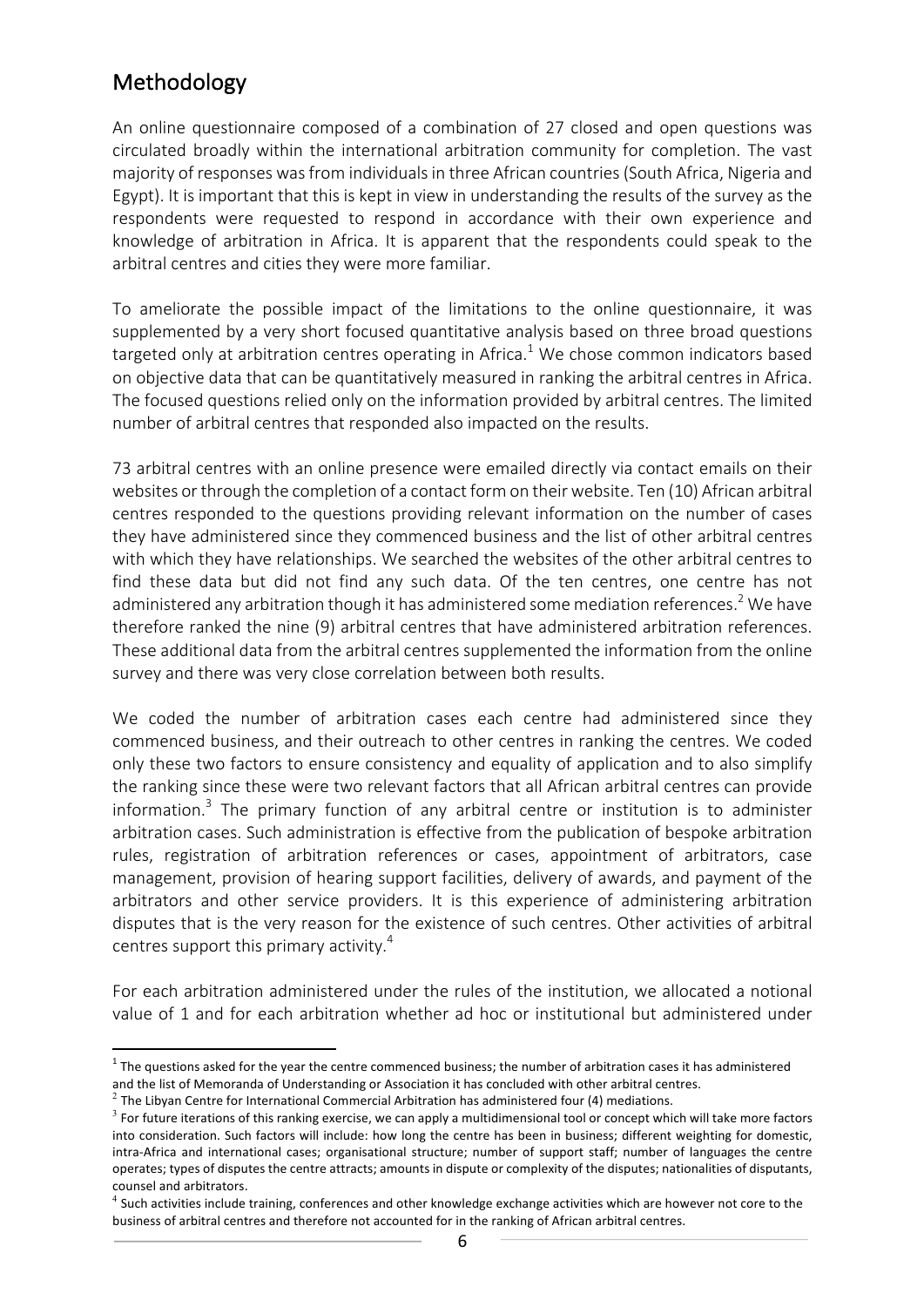other rules, we allocated a notional value of 0.5. These values evidence our focus on the experience of each centre in the actual mechanics of administering an arbitration. The notional value of 1 for those arbitration cases administered under its rules will require greater involvement of the centre and its staff, irrespective of the dispute being purely domestic or international.

However, where the centre provides support for ad hoc arbitration or hosts arbitration under the rules of a different arbitral centre, its involvement may be very limited. The different permutations of such support are varied. Examples are providing physical spaces for hearings, fund holding functions, appointing arbitrators (as appointing authority), providing translation and secretarial support services. For ease of calculation, all such services in support of other arbitrations not under the bespoke arbitration rules of any centre are allocated a notional value of 0.5.

Arbitral centres in Africa conclude several different types of memoranda of understanding or association (MoU) with diverse other agencies and groups primarily for knowledge exchange and learning but also with other arbitral centres to provide arbitration administration focused mutual support. The knowledge relationships are not core to the business of an arbitral centre and we excluded the MoUs that are concluded with organisations that are not arbitral centres (such as universities). Relationships with other arbitral centres evidence interaction, learning and sharing of experience among arbitration centres, in pursuit of excellence in their service delivery. It also evidences the external reach of the centre. We have allocated notional values to such relationships with other arbitral centres. We recognise that such relationships may be localised (within the same country), or with centres in other African countries or outside the African continent. For each relationship the centres have with other centres within the same country we allocated a notional value of 0.2; and for each relationship with centres in other African countries, we allocated a notional value of 0.3 and 0.4 for relationships with non-African centres.<sup>5</sup> The valuation is to account for the relative outward vision and pursuit of international standards and excellence of such arbitral centres while acknowledging that the existence of such MoUs, though desirable, is not core to the effective or efficient operation of the core business of the arbitral centre. We applied these notional values in ranking the nine African arbitral centres.

Finally, we recognise that the coding exercise for this ranking was based on limited factors. We however expect that our subsequent ranking of African arbitral centres will include more diverse factors (already mentioned) as access to relevant information is provided by the centres.

 $\frac{5}{100}$  we recognise that other factors such as the size of the centre, its regional location, economic growth or activities, and geographic location in the continent may also impact the assessment of the weighting and rating of each centre. We however believe that for purposes of this rating exercise, we have valued the relevant factors.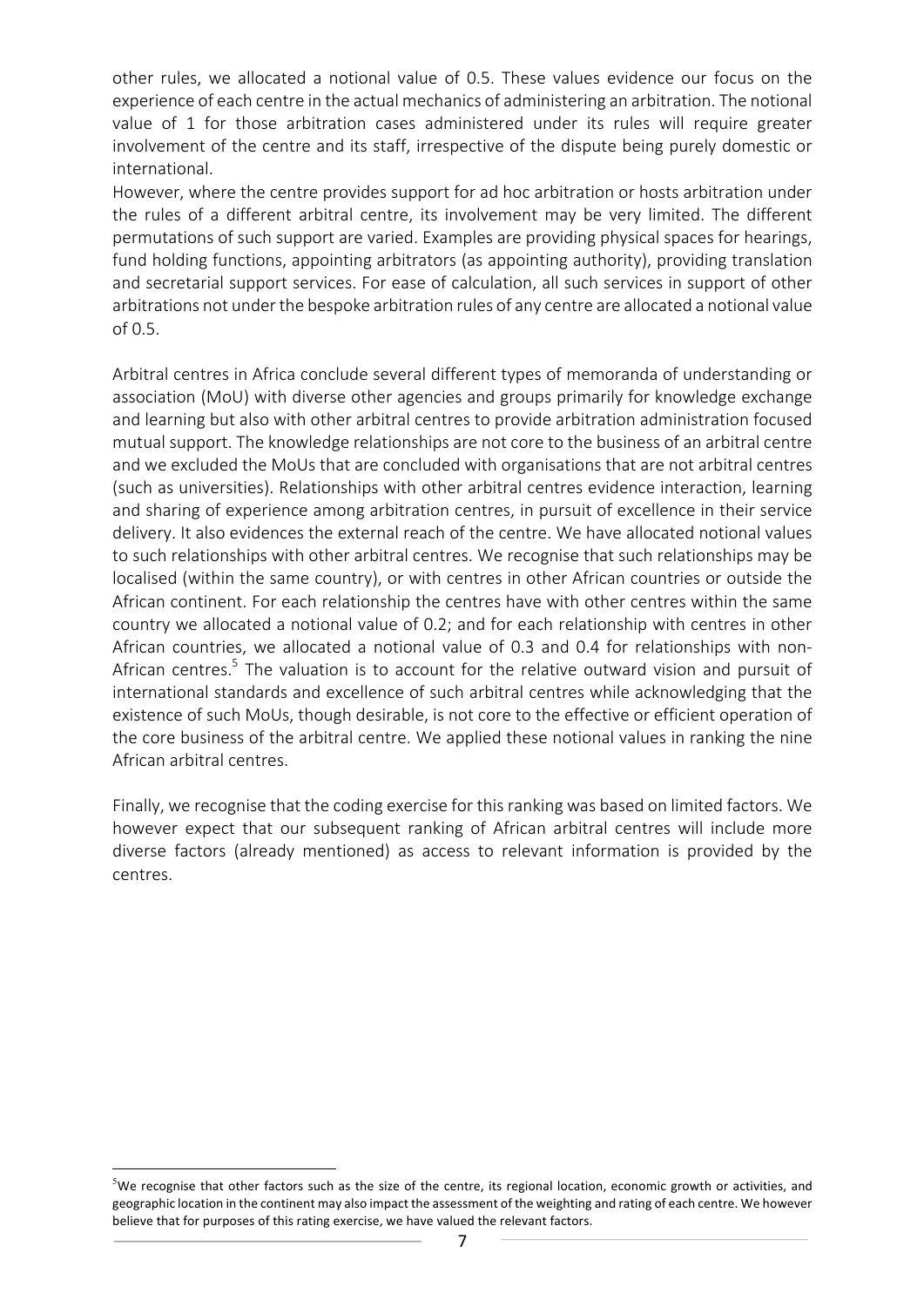## Findings of the Survey

This report presents the findings from the survey which focused on identifying the top African arbitral centres and the top African seats for arbitration by the users of arbitration in Africa. The reporting period for the online questionnaire was 2010-2019 while the data for the coding exercise provided by the arbitral centres cover the period from when they commenced business until 2020.

#### **Respondents**

350 individuals responded to the online survey<sup>6</sup>. The online survey was live for eight weeks and extended by another week because of the Covid-19 pandemic and in response to requests from some members of the arbitration community in Africa. These respondents were from 26 African countries<sup>7</sup> and eight non-African countries.<sup>8</sup>

The highest number of responses were from South Africa (97); Nigeria (75); Egypt (44); Kenya (30); Cameroon and Benin (12 each). And the highest number of responses from outside the African continent was from France and the UK with 11 responses each.

| <b>No</b>               | <b>Country</b>          | No of<br><b>Respondents</b> | <b>No</b> | <b>Country</b>      | No of<br><b>Respondents</b> |
|-------------------------|-------------------------|-----------------------------|-----------|---------------------|-----------------------------|
| $\mathbf{1}$            | South Africa            | 97                          | 18        | Morocco             | $\overline{2}$              |
| $\mathbf{2}$            | Nigeria                 | 75                          | 19        | Niger               | $\overline{2}$              |
| 3                       | Egypt                   | 44                          | 20        | Senegal             | $\overline{2}$              |
| 4                       | Kenya                   | 30                          | 21        | Togo                | $\overline{2}$              |
| 5                       | Benin                   | 12                          | 22        | <b>UAE</b>          | $\overline{2}$              |
| 6                       | Cameroon                | 12                          | 23        | <b>USA</b>          | $\overline{2}$              |
| $\overline{\mathbf{z}}$ | France                  | 11                          | 24        | <b>Burkina-Faso</b> | $\mathbf{1}$                |
| 8                       | UK                      | 11                          | 25        | Canada              | $\mathbf{1}$                |
| 9                       | Chad                    | 10                          | 26        | Djibouti            | $\mathbf{1}$                |
| 10                      | Zambia                  | 5                           | 27        | Ethiopia            | $\mathbf{1}$                |
| 11                      | Rwanda                  | 4                           | 28        | Hong Kong           | $\mathbf{1}$                |
| 12                      | Tunisia                 | 4                           | 29        | India               | $\mathbf{1}$                |
| 13                      | Ghana                   | 3                           | 30        | <b>Mauritius</b>    | $\mathbf{1}$                |
| 14                      | Tanzania                | 3                           | 31        | Saudi Arabia        | $\mathbf{1}$                |
| 15                      | <b>Botswana</b>         | $\overline{2}$              | 32        | Seychelles          | $\mathbf{1}$                |
| 16                      | Central Africa Republic | $\overline{2}$              | 33        | Sudan               | $\mathbf{1}$                |
| 17                      | Libya                   | $\overline{2}$              | 34        | Zimbabwe            | $\mathbf{1}$                |

Figure 1: Table showing the number of respondents by Country.

 $^6$  An increase of 151 responses on the 199 responses to our 2018 survey.

 $^7$  Benin (12), Botswana (2), Burkina Faso (1), Cameroon (12), Central Africa Republic (2), Chard (10), Djibouti (1), Egypt (44), Ethiopia (1), Ghana (3), Kenya (30), Libya (2), Mauritius (1), Morocco (2), Niger (2), Nigeria (75), Rwanda (4), Senegal (2), Seychelles (1), South Africa (97), Sudan (1), Tanzania (3), Togo (2), Tunisia (4), Zambia (5), and Zimbabwe (1). Canada (1), France (11), Hong Kong (1), India (1), Saudi Arabia (1), UAE (2), UK (11), and USA (2).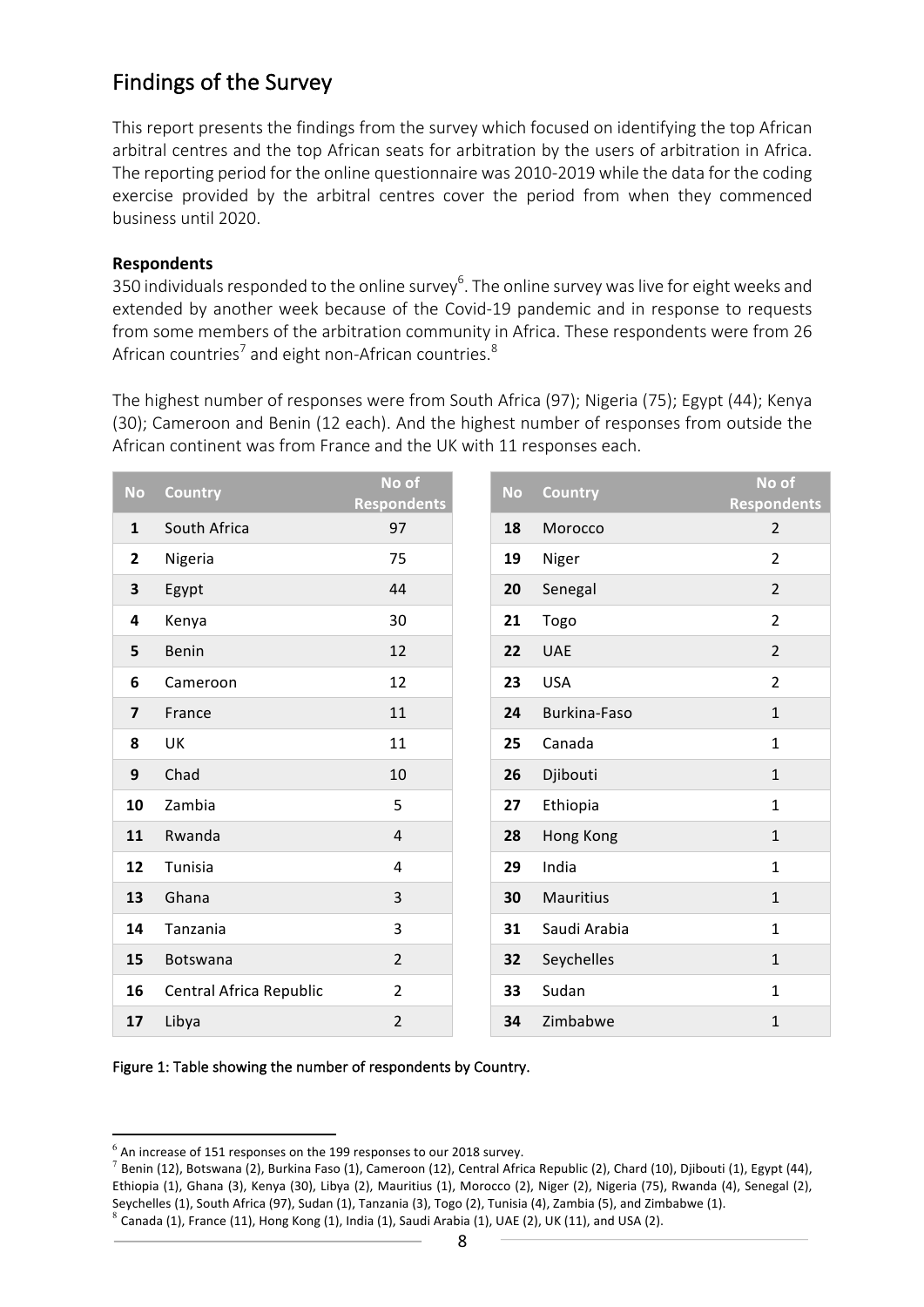

83% of the respondents have participated in arbitration in Africa over the reporting period.

Figure 2: Column Chart showing the number of people who participated in Arbitration in Africa.



Respondents had participated in both institutional and ad hoc arbitration in Africa

Figure 3: Pie chart shows percentage of respondents who participated in Institutional Arbitration.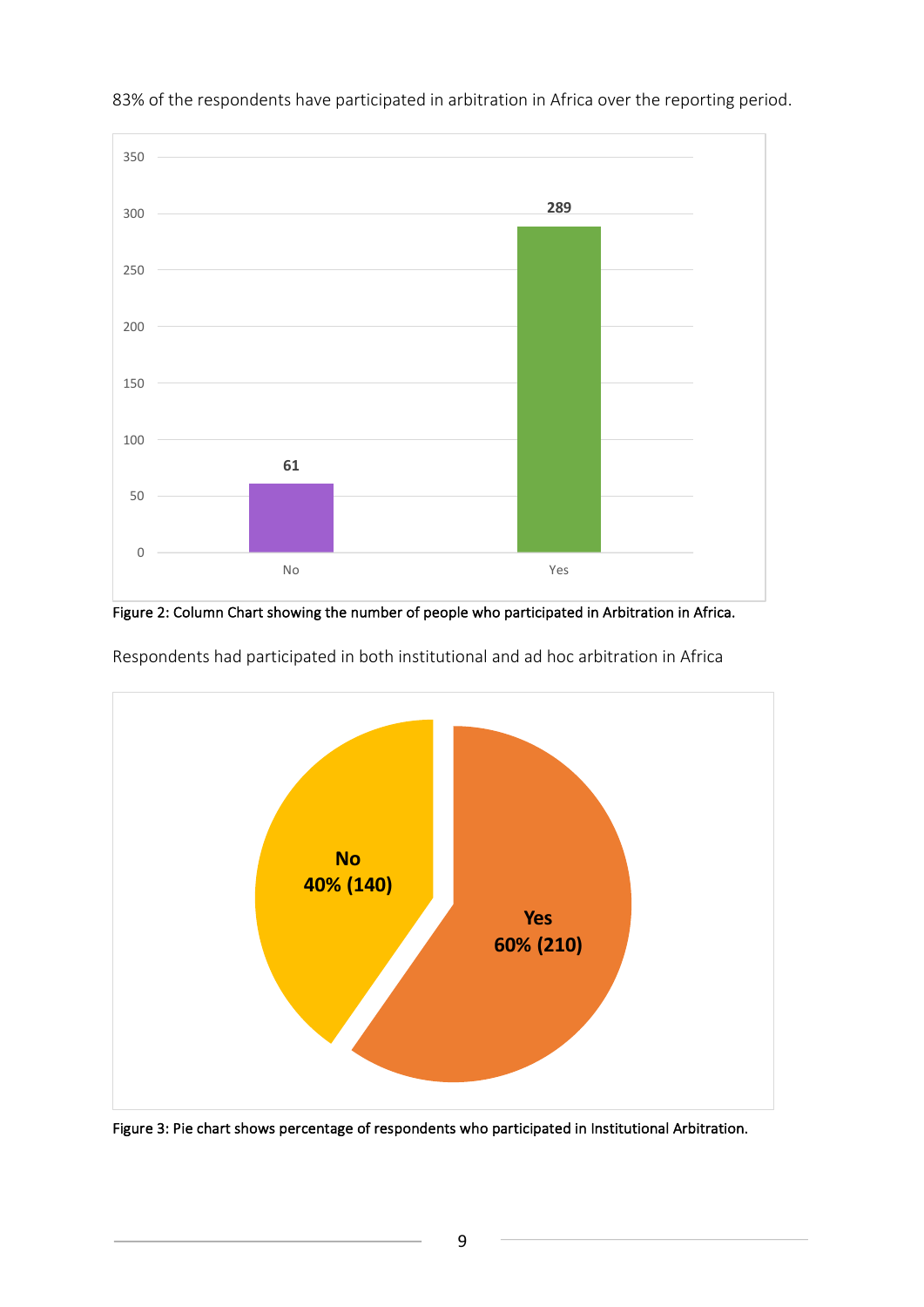

Respondents have participated as arbitrator, counsel, tribunal secretary, expert and disputants in arbitrations.<sup>9</sup>

Figure 4: Bar chart showing number of occasions respondents participated in roles.

#### **Survey Languages**

The online questionnaire was in the three major languages of Arabic, English and French.<sup>10</sup> 47 respondents completed the Arabic version; 56 respondents completed the French version and 247 respondents completed the English version of the online questionnaire.



Figure 5: Column chart showing number of respondents by language.

 $9$  Respondents included the ICC, LCIA, and PCA which are non-African centres in their responses and we have ignored these responses for purposes of this report.

 $10$  We recognise that we need to include a version in Portuguese to capture the views of arbitration practitioners in the Lusophone African countries of Angola, Capo Verde, Guinea Bissau, Mozambique, and Sao Tome and Principe.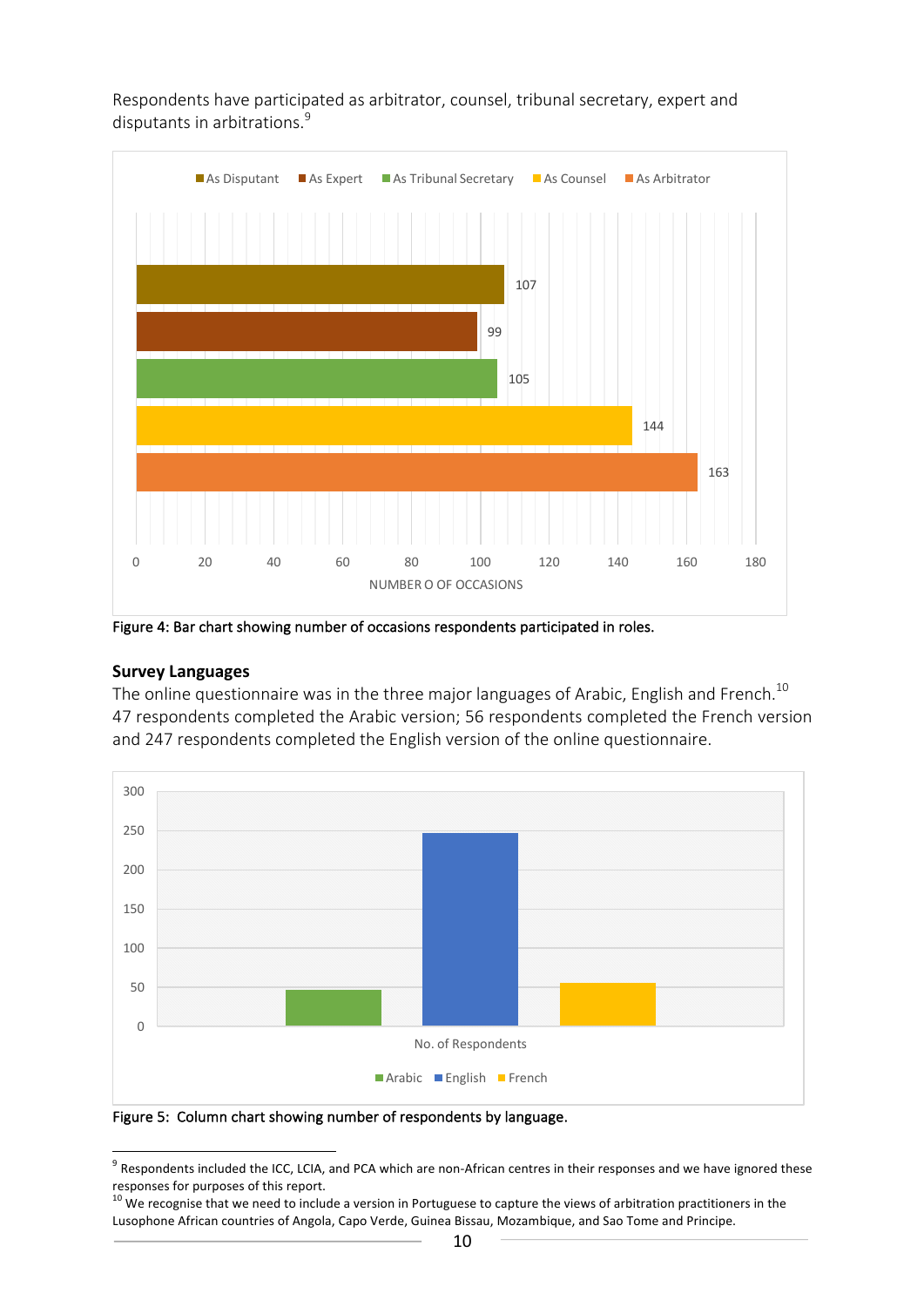## Institutional Arbitration

We identified 91 arbitral centres or organisations operating on the continent.<sup>11</sup> Our research finds that not all 91 entities carry out the functions of an arbitral institution properly so called. Some of these centres do not administer arbitration cases but provide facilities including hearing rooms to support the private dispute resolution process; while some effectively act as appointing authorities and again do not administer arbitration references. Almost all the entities that describe themselves as arbitral centres provide capacity building and training in arbitration and other forms of dispute resolution processes.

This research covers only those institutions that administer arbitration references under their bespoke arbitration rules and/or other rules including ad hoc arbitration. Such institutions also have physical presence in an identifiable location within the continent and employ staff that administers arbitrations.

#### African Arbitral Centres

Users of African arbitral centres require them to have the following facilities:

- $\triangleright$  convenient location;
- $\triangleright$  spacious hearing rooms and break-out facilities;
- $\triangleright$  recording and transcription equipments;
- $\triangleright$  convenience facilities;
- $\triangleright$  professional staff;
- $\triangleright$  clear rules of arbitration;
- $\triangleright$  support in appointing arbitrators;
- $\triangleright$  cost effectiveness;
- $\triangleright$  arbitration rules in different languages with explanatory notes;
- $\triangleright$  efficient case management;
- $\triangleright$  access to efficient technology;
- $\triangleright$  neutral and reputable.

<sup>11</sup> For details see:

https://researcharbitrationafrica.com/files/List%20of%20Known%20Arbitration%20Institutions%20in%20Africa%20202004 04.pdf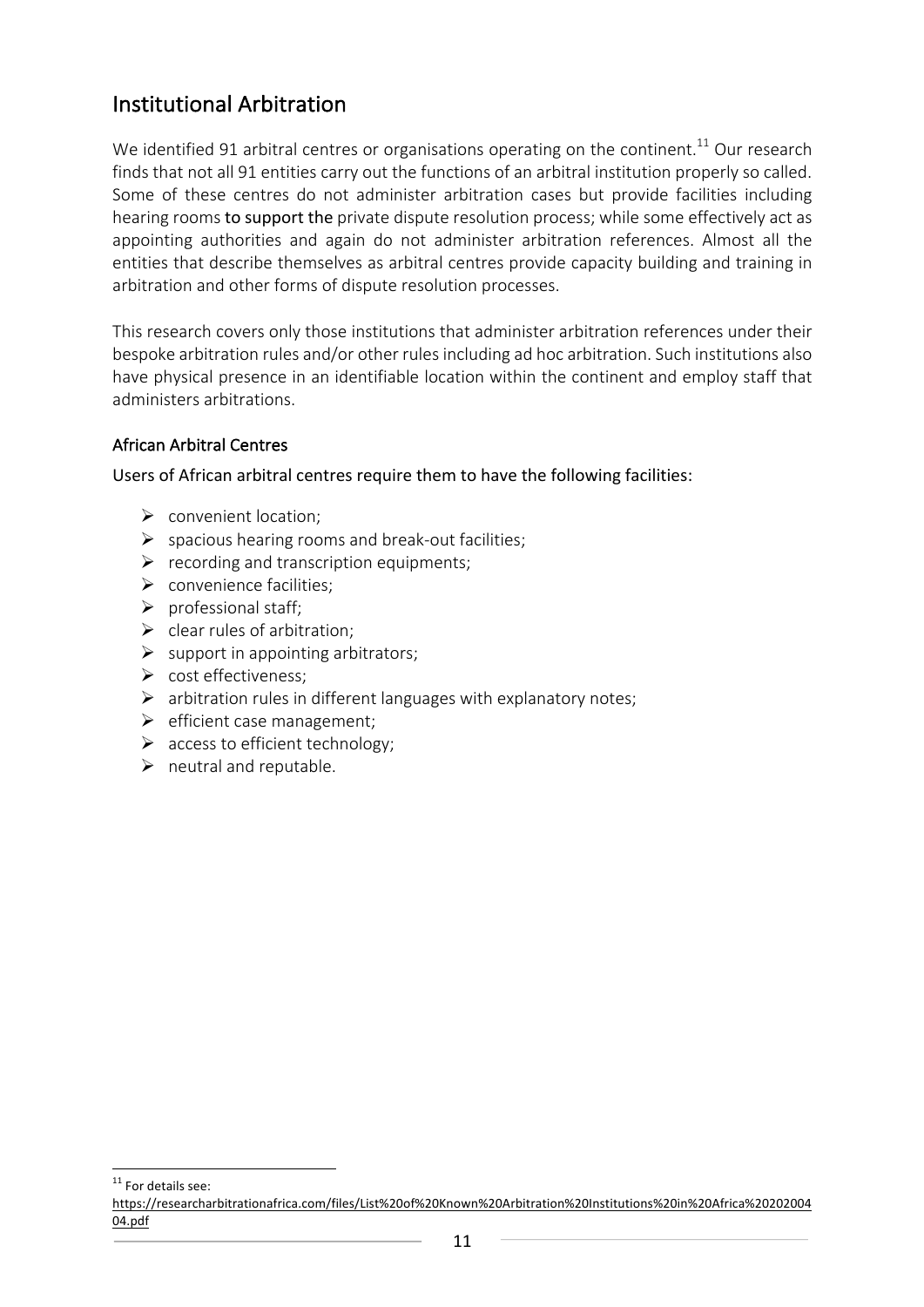60% (210) of respondents have participated in institutional arbitration in Africa.

| Name of Arbitral Institution                                                                                               | Abbreviation  | <b>Country</b> |
|----------------------------------------------------------------------------------------------------------------------------|---------------|----------------|
| Cairo Regional Centre for International Commercial Arbitration                                                             | CRCICA        | Egypt          |
| <b>Arbitration Foundation of Southern Africa</b>                                                                           | AFSA          | South Africa   |
| <b>Common Court of Justice &amp; Arbitration of OHADA</b>                                                                  | CCJA/OHADA    | Ivory Coast    |
| N'Djamena Arbitration, Mediation and Conciliation Centre                                                                   | CAMC-N        | Chad           |
| <b>CAMEC-CCIB (Centre of Arbitration of Mediation and Conciliation</b><br>of the Chamber of Commerce and Industry of Benin | CAMEC-CCIB    | Benin          |
| <b>GICAM Arbitration and Mediation Centre</b>                                                                              | GICAM         | Cameroon       |
| <b>Kigali International Arbitration Centre (KIAC)</b>                                                                      | KIAC          | Rwanda         |
| <b>International Centre for Arbitration &amp; Mediation, Abuja</b>                                                         | <b>ICAMA</b>  | Nigeria        |
| Lagos Chamber of Commerce International Arbitration Centre                                                                 | <b>LACIAC</b> | Nigeria        |
| <b>Arab Centre for Arbitration</b>                                                                                         | <b>ACA</b>    | <b>UAF</b>     |
| Centre Permanent d'arbitrage et de médiation du CADEV                                                                      | CADEV         | Cameroon       |
| <b>Arbitration Centre of Guinée</b>                                                                                        | CAG           | Guinea         |
| <b>Lagos Court of Arbitration</b>                                                                                          | <b>LCA</b>    | Nigeria        |
| <b>Nigerian Institute of Chartered Arbitrators</b>                                                                         | <b>NICARb</b> | Nigeria        |
| <b>Centre for Conciliation &amp; Arbitration of Tunis (CCAT)</b>                                                           | CCAT          | Tunisia        |

These respondents have used the following African arbitral centres:

Figure 6: Table shows arbitral centres used by respondents.

#### Top African Arbitral Centres by Coding

On the basis of the number of arbitration cases administered and the MoUs concluded with other arbitration centres.

| No             | Name of<br>Centre    | No of cases under<br>own Rules [1] | No of Cases under other<br>Rules or Ad Hoc [0.5] | In-State<br>MoU $[0.2]$  | African<br>MoUs [0.3]    | Outside<br>Africa [0.4] | Total<br>Points |
|----------------|----------------------|------------------------------------|--------------------------------------------------|--------------------------|--------------------------|-------------------------|-----------------|
| 1              | AFSA <sup>12</sup>   | 4134                               | ۰                                                | $\overline{\phantom{a}}$ | 2[0.6]                   | 7 [2.8]                 | 4137.4          |
| $\overline{2}$ | CRCICA <sup>13</sup> | 1408                               | $\overline{\phantom{a}}$                         | $\overline{\phantom{a}}$ | 14[4.2]                  | 43 [17.2]               | 1429.4          |
| 3              | OAMCC <sup>14</sup>  | 181                                | $\overline{\phantom{a}}$                         | $\overline{\phantom{a}}$ | 10[3]                    | ۰                       | 184             |
| $\overline{4}$ | CCJA <sup>15</sup>   | 157                                | $\overline{\phantom{a}}$                         | $\overline{\phantom{a}}$ | $\overline{\phantom{a}}$ | 2 [0.8]                 | 157.8           |
| 5              | KIAC <sup>16</sup>   | 137                                | 4[2]                                             | $\overline{\phantom{a}}$ | 1 [0.3]                  |                         | 139.3           |
| 6              | TIARB <sup>17</sup>  | 89                                 | $\overline{\phantom{0}}$                         | 1[0.2]                   | $\overline{\phantom{a}}$ | ٠                       | 89.2            |
| 7              | $ICAMA^{18}$         | $\overline{\phantom{a}}$           | 165 [82.5]                                       | 1 [0.2]                  | $\overline{\phantom{a}}$ | -                       | 82.7            |
| 8              | NCIA <sup>19</sup>   | 40                                 | 8[4]                                             | $\overline{\phantom{a}}$ | 4 [1.2]                  | 2 [0.8]                 | 46              |
| 9              | CMAN <sup>20</sup>   | 7                                  |                                                  | $\overline{\phantom{a}}$ | $\overline{\phantom{a}}$ |                         | 7               |

#### Figure 7: Table shows top ten African arbitral centres.

<sup>&</sup>lt;sup>12</sup> Arbitration Foundation of Southern Africa (South Africa).<br>
<sup>13</sup> Cairo Regional Centre for International Commercial Arbitration (Egypt).<br>
<sup>14</sup> Ouagadougou Arbitration, Mediation & Conciliation Centre (Burkina Faso).<br> rules.<br><sup>19</sup> Nairobi Centre for International Arbitration (Kenya).

 $10^{20}$  Centre de Mediation et d'Arbitrage de Niamey (Niger).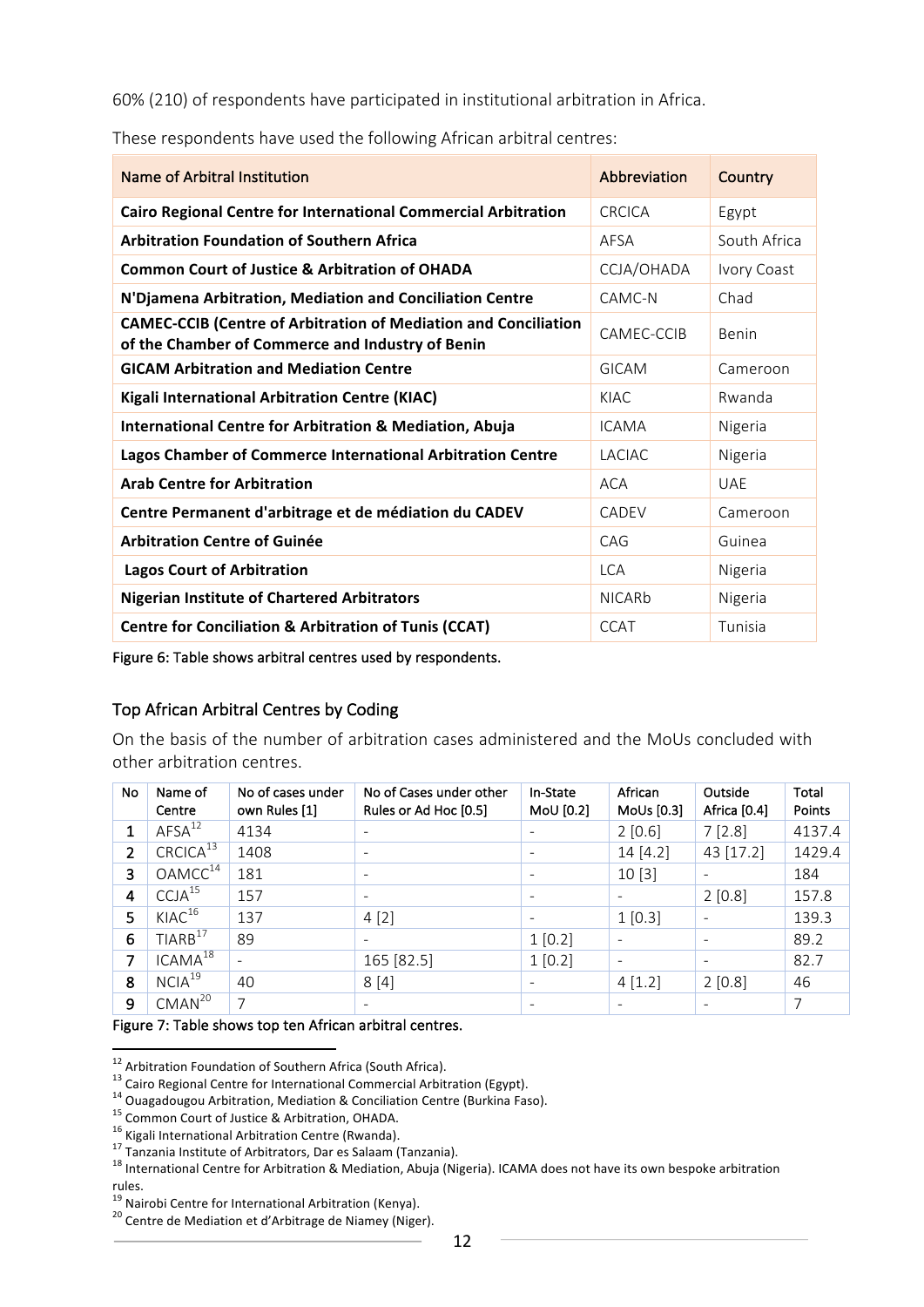Our coding exercise reveals that AFSA is the premier arbitration centre in Africa as it relates to experience in administering arbitration cases under its arbitration rules with CRCICA second while ICAMA is the premier arbitration centre as it relates to administering ad hoc arbitration cases.

In relation to outward vision and engagement, CRCICA is the leading arbitration centre in Africa with AFSA placing second.

The responses from the online questionnaire support our findings on AFSA and CRCICA. From our online questionnaire, both arbitral centres enjoy strong reputation from both users within and outside their locations and the respondents praise their professionalism, efficiency and support facilities.

### Top Arbitral Centres by the Respondents

The top five arbitral centres as ranked by the respondents to the questionnaire are:

| <b>Name of Arbitral Institution</b>                                             | <b>Abbreviation</b> | <b>Country</b> | <b>Points</b> |
|---------------------------------------------------------------------------------|---------------------|----------------|---------------|
| <b>Arbitration Foundation of Southern Africa</b>                                | <b>AFSA</b>         | South Africa   | 93            |
| <b>Cairo Regional Centre for International Commercial</b><br><b>Arbitration</b> | <b>CRCICA</b>       | Egypt          | 72            |
| <b>Kigali International Arbitration Centre</b>                                  | KIAC                | Rwanda         | 51            |
| <b>Lagos Court of Arbitration</b>                                               | <b>LCA</b>          | Nigeria        | 44            |
| <b>Nairobi Centre for International Arbitration</b>                             | <b>NCIA</b>         | Kenya          | 32            |

Figure 8: Table shows top 5 arbitral centres and Figure 9 below shows data as a column chart.



Figure 9: Column chart shows top five arbitral centres by adding ratings given by respondents. Respondents were asked to rate centres between 1-5, 1 being poor and 5 being excellent. Total points for each centre are represented in the Column chart.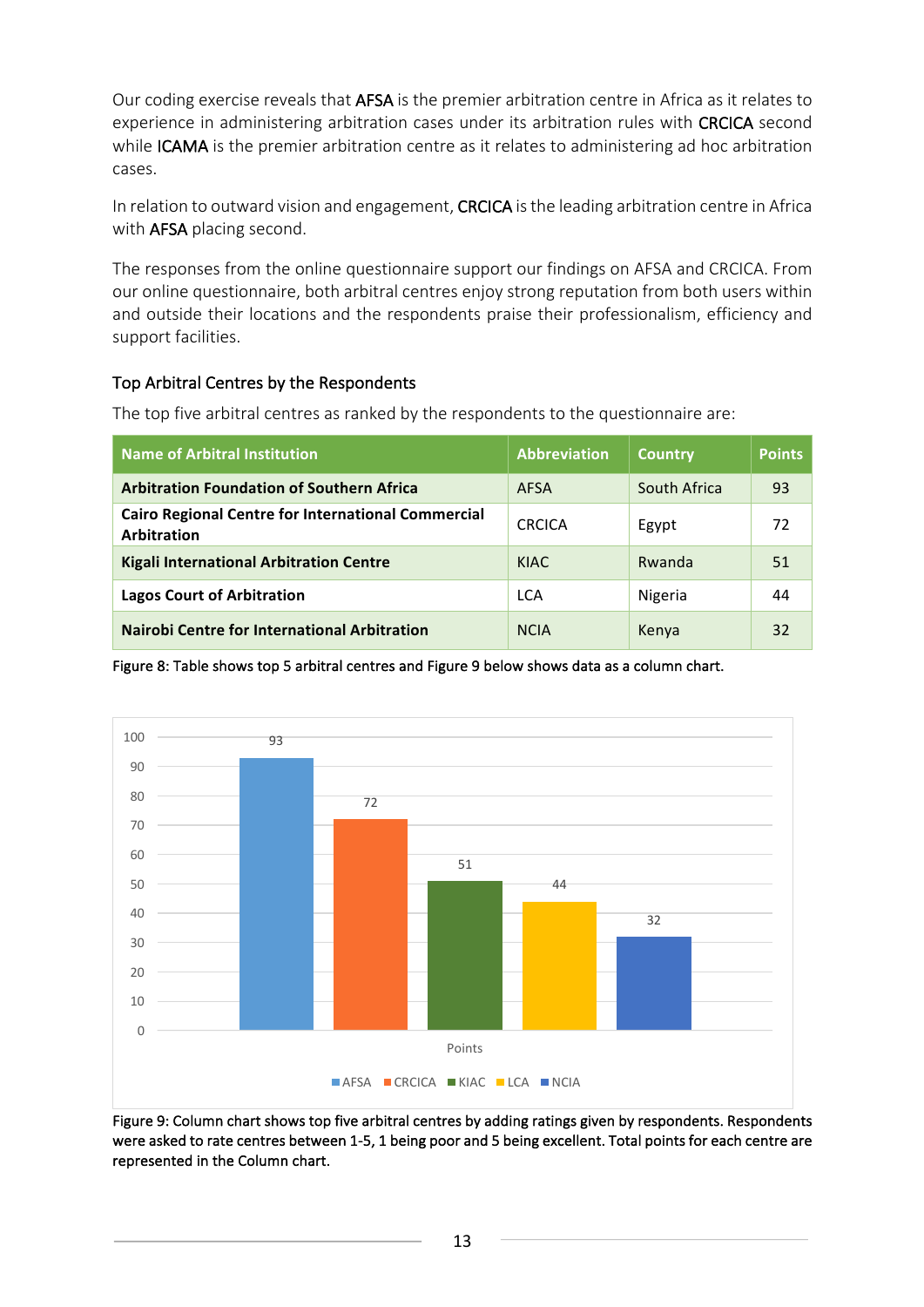Respondents chose these centres based on their experience, reputation and location.

Parties also ranked the quality of the support or administrative staff of African arbitral centres with these as the top five: AFSA; CRCICA; LCA; NCIA; and CCJA.



Figure 10: Column chart shows top five rated by respondents who were asked to rate the quality of staff support available at each arbitral centre between 1-5, 1 being the poorest quality and 5 being the highest quality. 



Users of African arbitral centres will recommend the following centres: CRCICA, AFSA, KIAC, NCIA, CCJA.



It is obvious that none of these arbitral centres is located in Nigeria, one of the major arbitration hubs on the continent.<sup>21</sup> Nigeria also boasts of several arbitral centres according to the updated list of African arbitral centres.<sup>22</sup> One possible explanation for this anomaly is that the vast majority of arbitration references in Nigeria are ad hoc. The arbitral centres in Nigeria administer very few cases. This is further supported by the data from ICAMA in Abuja which

https://eprints.soas.ac.uk/25741/1/SOAS%20Arbitration%20in%20Africa%20Survey%20Report%202018.pdf

 $21$  As found in our 2018 survey report. Available at:

<sup>22</sup> See the updated list of African arbitral centres at: https://researcharbitrationafrica.com/papers/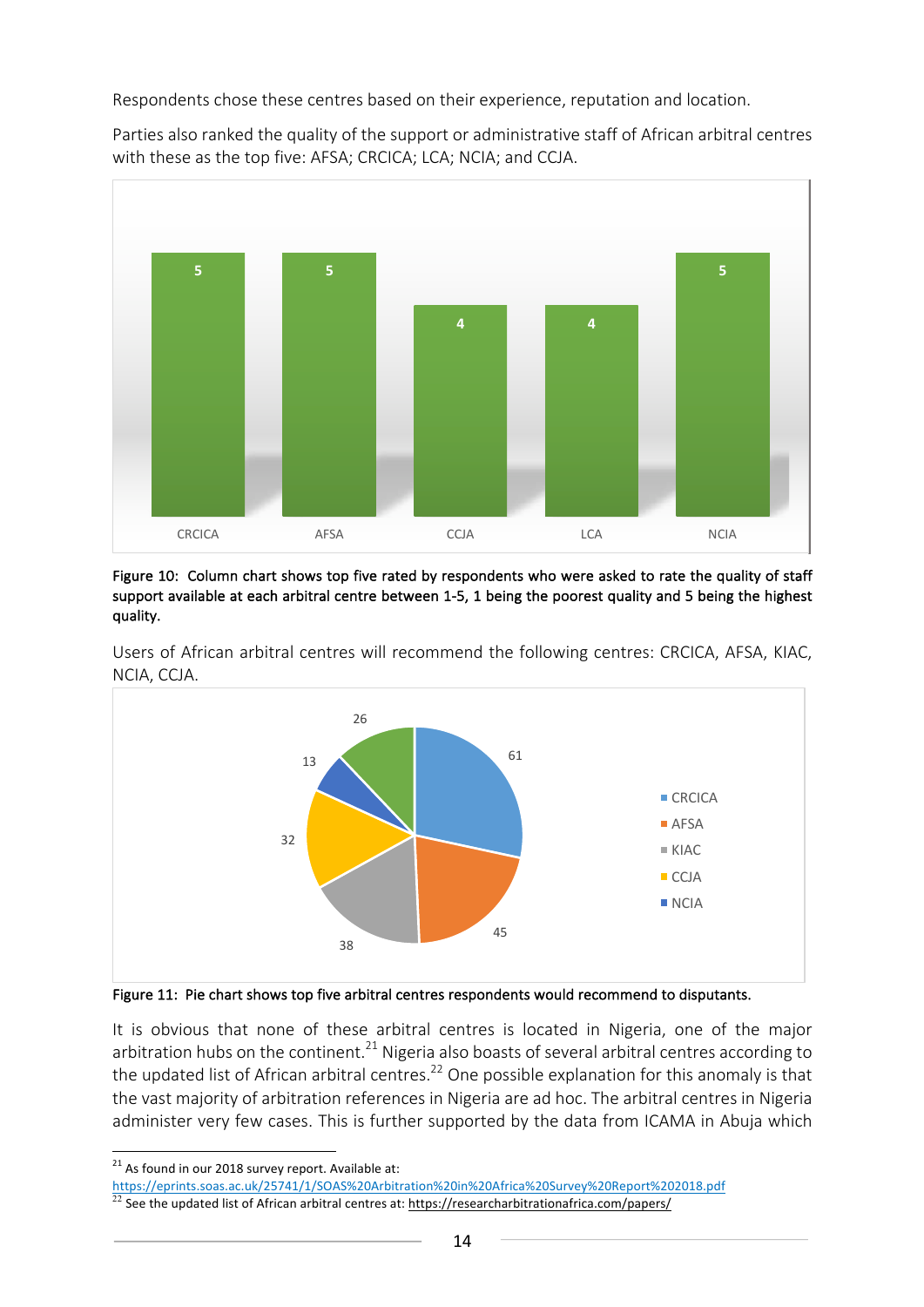has administered a total of 165 ad hoc arbitrations cases (see Figure 9 above). For purposes of this coding exercise, the difficulty with data collection for ad hoc arbitrations is that the numbers of such references is difficult to verify. This is unlike arbitral centres, that keep a record of the number of cases they administer.

The vast majority of respondents (307) will recommend African arbitral centres to users of arbitration.



Figure 12: Pie chart shows the number of respondents who would recommend African arbitral centres to users of arbitration.

On the (human and technical) facilities that respondents expect an international arbitration centre in Africa to provide, the following were repeatedly mentioned:

- $\triangleright$  Accessible location;
- $\triangleright$  Panel of experienced arbitrators;
- $\triangleright$  Multilingual staff and delivery of services (including arbitration; rules/notes/guidelines);
- $\triangleright$  State-of-the-art technology;
- $\triangleright$  Well trained administrative staff (and secretarial services);
- $\triangleright$  Efficient case management systems;
- $\triangleright$  Suitable and modern arbitration rules:
- $\triangleright$  Code of ethics for arbitrators;
- $\triangleright$  Modern technical facilities (for recording, translation, transcription, videoconferencing, etc.)
- $\triangleright$  Knowledge of African socio-cultural context;
- $\triangleright$  Reliable and efficient infrastructure;
- $\triangleright$  Digital and physical library;
- $\triangleright$  Functioning and attractive website;
- $\triangleright$  Online filing of documents;
- $\triangleright$  Adequate power supply;
- $\triangleright$  Competitive cost structure;
- $\triangleright$  Independence from control by government, commercial or other organisations or groups.
- $\triangleright$  Security of lives, property and documents.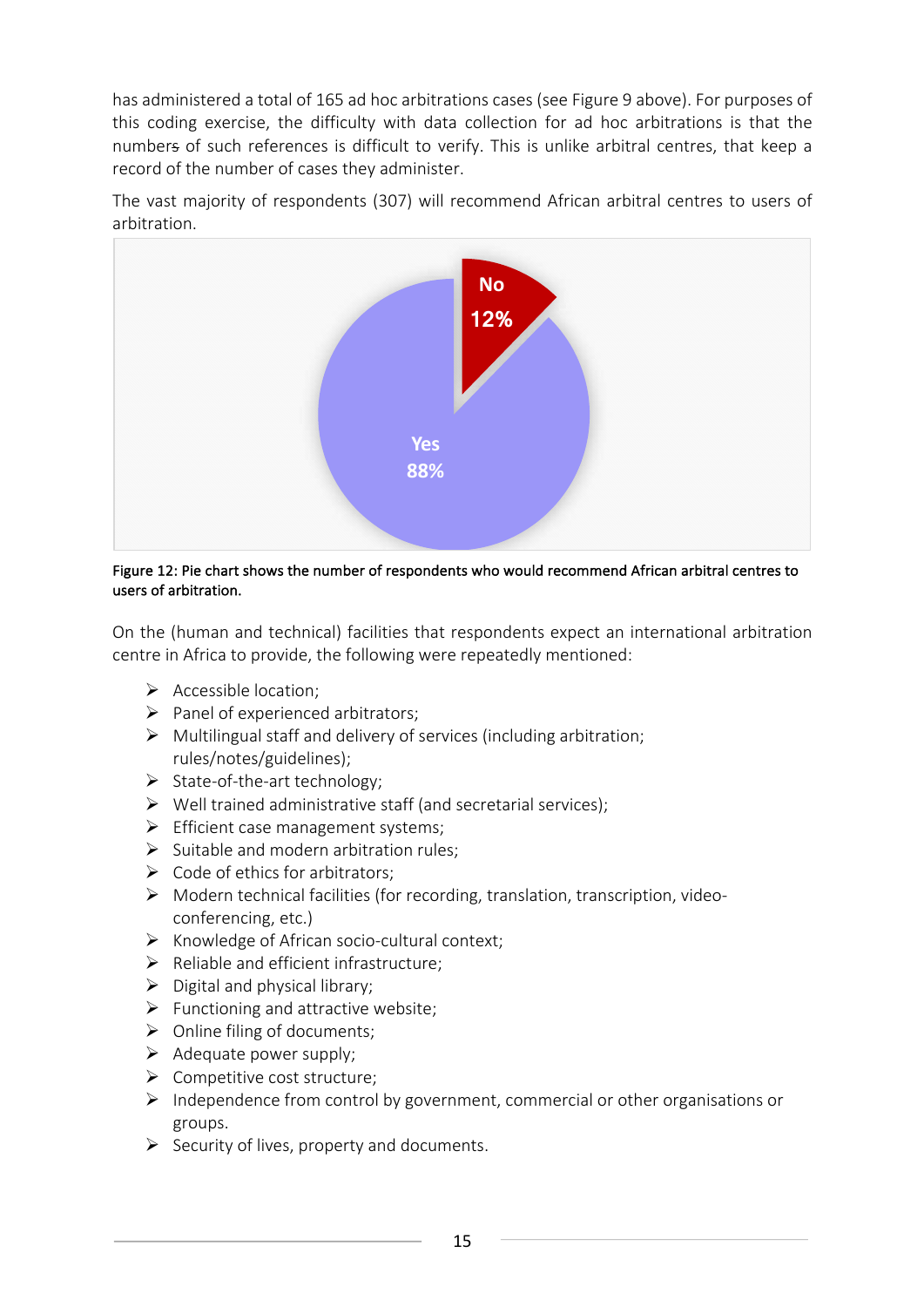

Figure 13: Word cloud showing key words from respondents' feedback.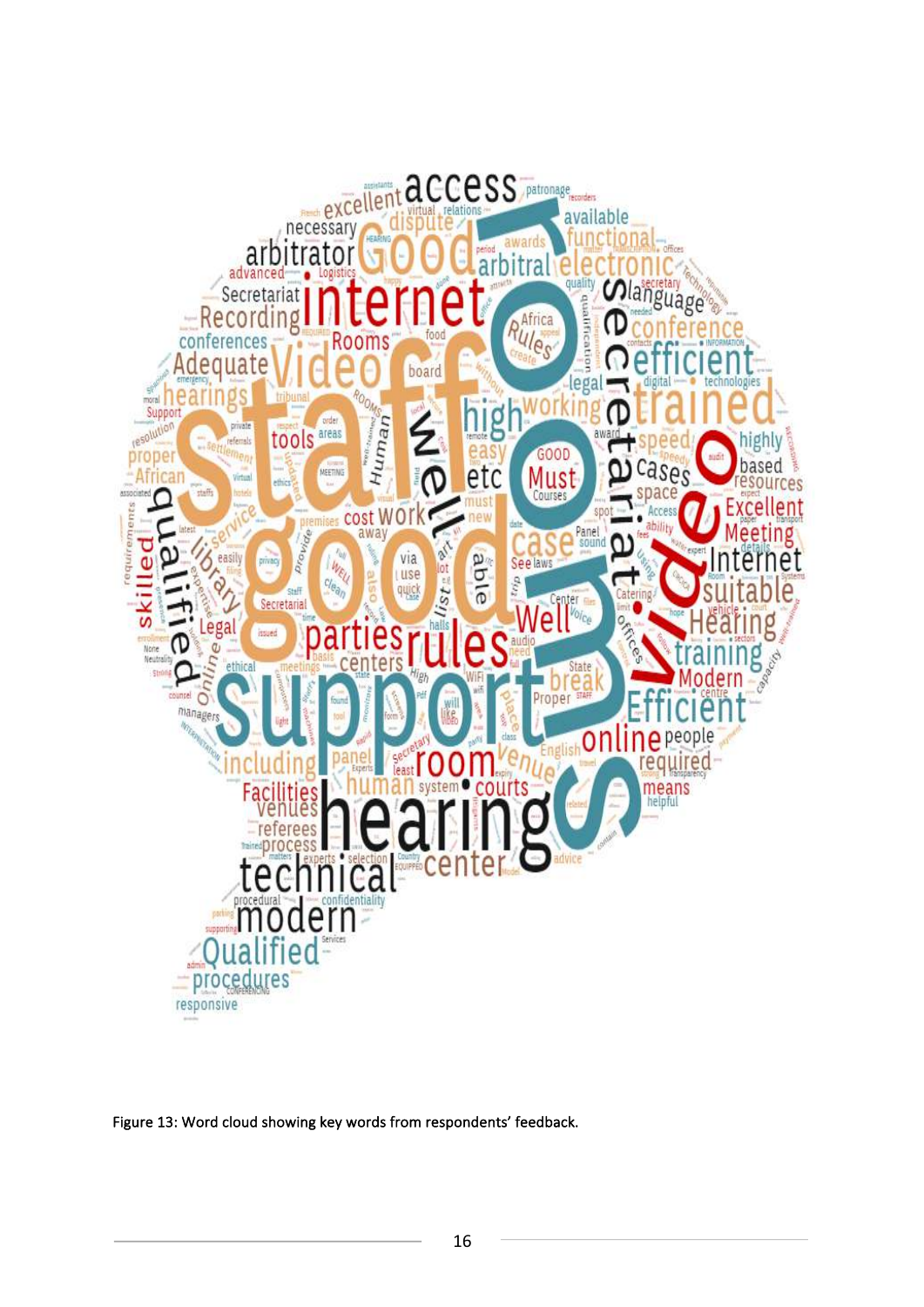This list includes expectations of respondents of the quality of services arbitral centres in Africa should deliver in comparison to their foreign counterparts. The items on the list are minimum requirements for which respondents that identified the top arbitral centres in Africa also mentioned as being of high quality in those centres. The list is very helpful for African arbitral centres to adopt in assessing their service provision to their users.

Finally, the list is evidence that the average arbitration practitioner in Africa is very much technologically minded and has a clear understanding of the role technology can play towards effective dispute resolution delivery.<sup>23</sup> Some of the responses clearly mention that the services provided by the arbitral centres in Africa are comparable to those provided by their foreign counterparts in all respects. This is irrespective of the fact that in some African countries the cost of delivering some of these services are very high when compared with the cost of delivering the same service in post-modern societies outside Africa.

## Ad hoc Arbitration

 

Ad hoc arbitration, as used in this report, refers to any arbitration reference that is not conducted under the bespoke arbitration rules of an arbitral institution. Such references may be conducted in the facilities of an arbitral centre and as already mentioned, such centre may provide different levels of support to the parties.



48% of the respondents have participated in ad hoc arbitration references in Africa.

Figure 14: Pie chart shows the number of respondents who participated in ad hoc arbitration in Africa.

 $^{23}$  This makes the Africa Arbitration Academy Protocol on Virtual Hearings in Africa 2020 very welcome. The text of the Protocol is available at: https://researcharbitrationafrica.com/the-african-promise/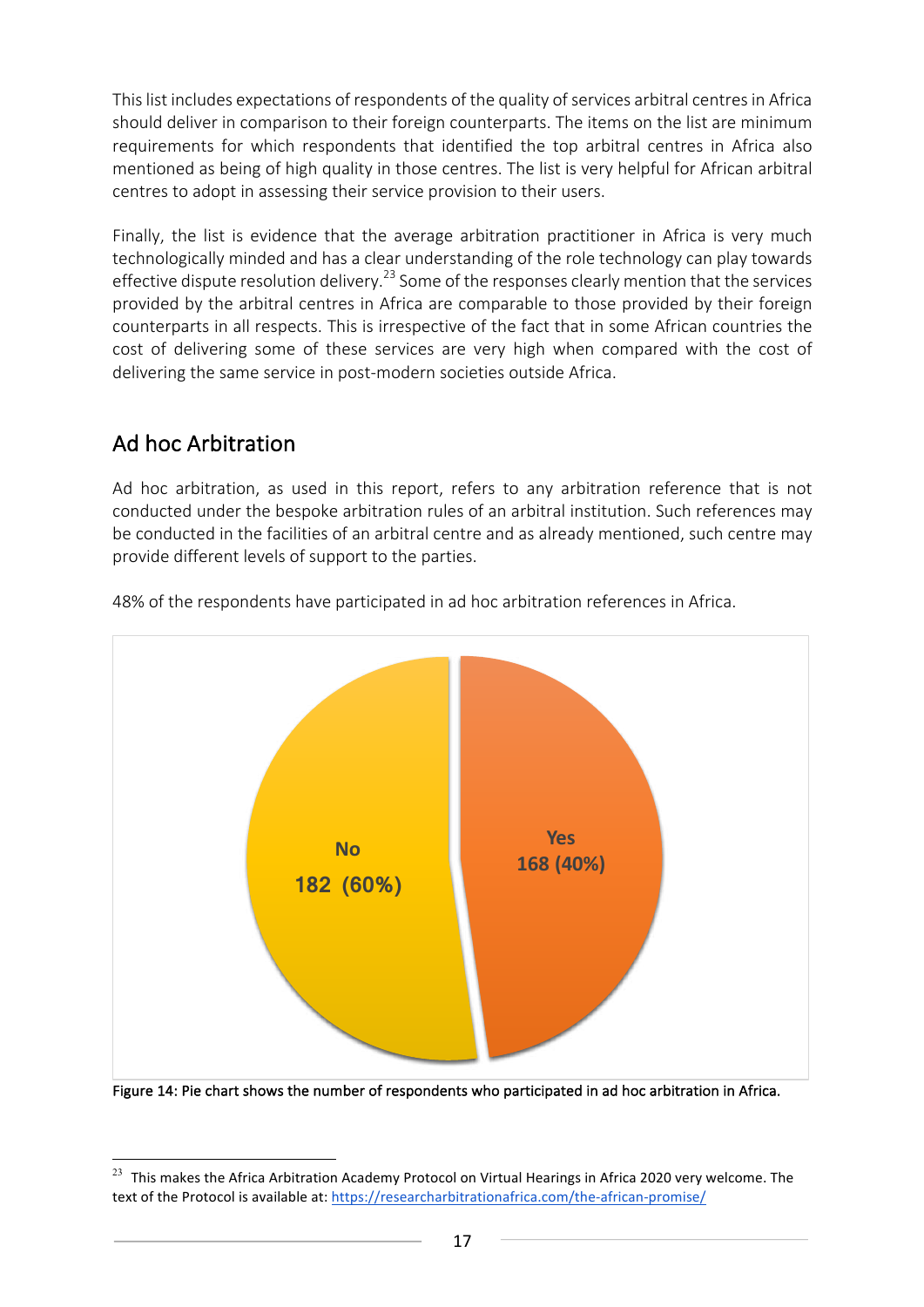| <b>Cities</b>         | <b>Number of</b><br>respondents |  |  |
|-----------------------|---------------------------------|--|--|
| Johannesburg          | 38                              |  |  |
| Lagos                 | 30                              |  |  |
| Cairo                 | 25                              |  |  |
| <b>Cape Town</b>      | 20                              |  |  |
| <b>Durban</b>         | 12                              |  |  |
| Abuja                 | 11                              |  |  |
| <b>Pretoria</b>       | 10                              |  |  |
| <b>Nairobi</b>        | 9                               |  |  |
| Cotonou               | 6                               |  |  |
| Gaborone              | 6                               |  |  |
| <b>Douala</b>         | 5                               |  |  |
| <b>Sandton</b>        | 5                               |  |  |
| Yaoundé               | 5                               |  |  |
| <b>Enugu</b>          | 4                               |  |  |
| N'Djamena             | 4                               |  |  |
| <b>Paris</b>          | 4                               |  |  |
| <b>Abakaliki</b>      | 3                               |  |  |
| <b>Accra</b>          | 3                               |  |  |
| <b>Khartoum</b>       | 3                               |  |  |
| <b>Kigali</b>         | 3                               |  |  |
| <b>Lusaka</b>         | 3                               |  |  |
| <b>Port Elizabeth</b> | 3                               |  |  |
| <b>Tunis</b>          | 3                               |  |  |
| Windhoek              | 3                               |  |  |
| Dar es Salaam         | 2                               |  |  |
| <b>Dubai</b>          | $\overline{2}$                  |  |  |
| Grahamstown           | $\overline{2}$                  |  |  |
| <b>Maputo</b>         | 2                               |  |  |

| <b>Cities</b>        | <b>Number of</b><br>respondents |
|----------------------|---------------------------------|
| Maseru               | 2                               |
| <b>Polokwane</b>     | $\overline{2}$                  |
| Abidjan              | 1                               |
| <b>Alexandria</b>    | $\mathbf{1}$                    |
| <b>Asaba</b>         | 1                               |
| <b>Bamako</b>        | 1                               |
| <b>Bloemfontein</b>  | $\mathbf{1}$                    |
| <b>East London</b>   | 1                               |
| <b>Emalahleni</b>    | 1                               |
| <b>Gauteng</b>       | 1                               |
| <b>Harare</b>        | 1                               |
| Ife-Ife              | $\mathbf{1}$                    |
| Juba                 | 1                               |
| <b>Kaduna</b>        | $\mathbf{1}$                    |
| <b>Kampala</b>       | 1                               |
| <b>Kinshasa</b>      | $\mathbf{1}$                    |
| <b>Kuala Lumpur</b>  | 1                               |
| <b>Libreville</b>    | $\overline{1}$                  |
| <b>Mbombela</b>      | 1                               |
| <b>Middelburg</b>    | $\overline{1}$                  |
| <b>Mossel Bay</b>    | 1                               |
| <b>Port Harcourt</b> | 1                               |
| Rabat                | 1                               |
| <b>Richards Bay</b>  | $\mathbf{1}$                    |
| <b>Sanaa</b>         | 1                               |
| <b>Secunda</b>       | $\mathbf{1}$                    |
| <b>Tripoli</b>       | 1                               |
| <b>Warri</b>         | 1                               |

Figure 15: Table shows the cities the respondents have held the ad hoc arbitration.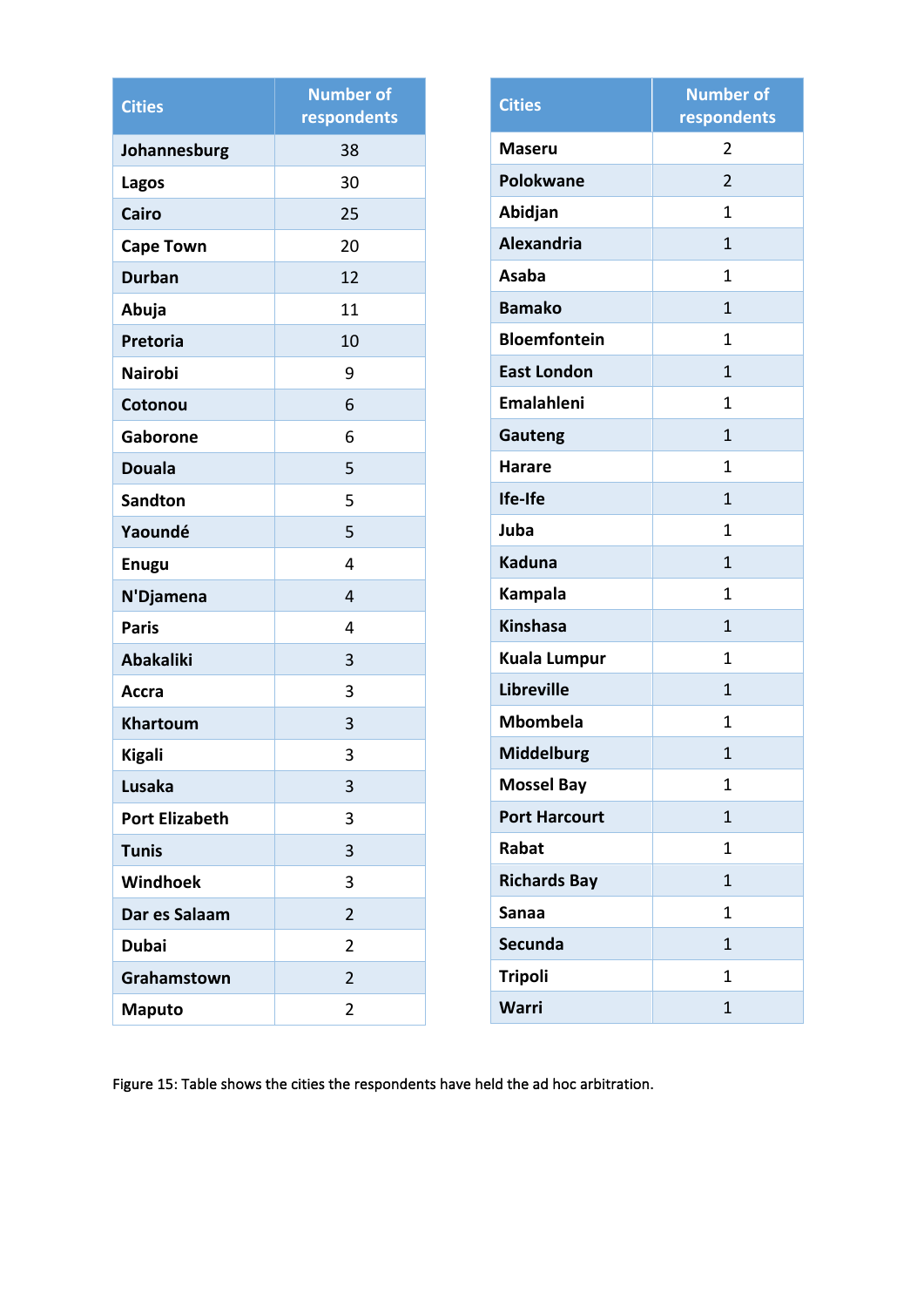## Seat of Arbitration

This section of the survey seeks to identify the major cities in Africa that host arbitration references, whether ad hoc or institutional arbitration.

#### Major Cities for Arbitration

Respondents have participated in ad hoc arbitration in various capacities as: arbitrator, counsel, tribunal secretary, expert and disputant in several African cities from 37 different African countries:

| City          | Country                      |
|---------------|------------------------------|
| Johannesburg  | South Africa                 |
| Cape Town     | South Africa                 |
| Durban        | South Africa                 |
| Pretoria      | South Africa                 |
| Sandton       | South Africa                 |
| Cairo         | Egypt                        |
| Lagos         | Nigeria                      |
| Abuja         | Nigeria                      |
| Enugu         | Nigeria                      |
| Abidjan       | Cote d'Ivoire                |
| N'Djamena     | Chad                         |
| Cotonou       | Benin                        |
| Douala        | Cameroon                     |
| Yaoundé       | Cameroon                     |
| Nairobi       | Kenya                        |
| Kigali        | Rwanda                       |
| Dar es Salaam | Tanzania                     |
| Tunis         | Tunisia                      |
| Accra         | Ghana                        |
| Gaborone      | Botswana                     |
| Addis Ababa   | Ethiopia                     |
| Casablanca    | Morocco                      |
| Marrakech     | Morocco                      |
| Rabat         | Morocco                      |
| Khartoum      | Sudan                        |
| Lusaka        | Zambia                       |
| Ouagadougou   | <b>Burkina Faso</b>          |
| Windhoek      | Namibia                      |
| Harare        | Zimbabwe                     |
| Kampala       | Uganda                       |
| Kinshasa      | Democratic Republic of Congo |
| Maputo        | Mozambique                   |
| Maseru        | Lesotho                      |
| Lome          | Togo                         |
| Mbabane       | Eswatini                     |
| Tripoli       | Libya                        |

Figure 16: Table listing major African cities for Arbitration.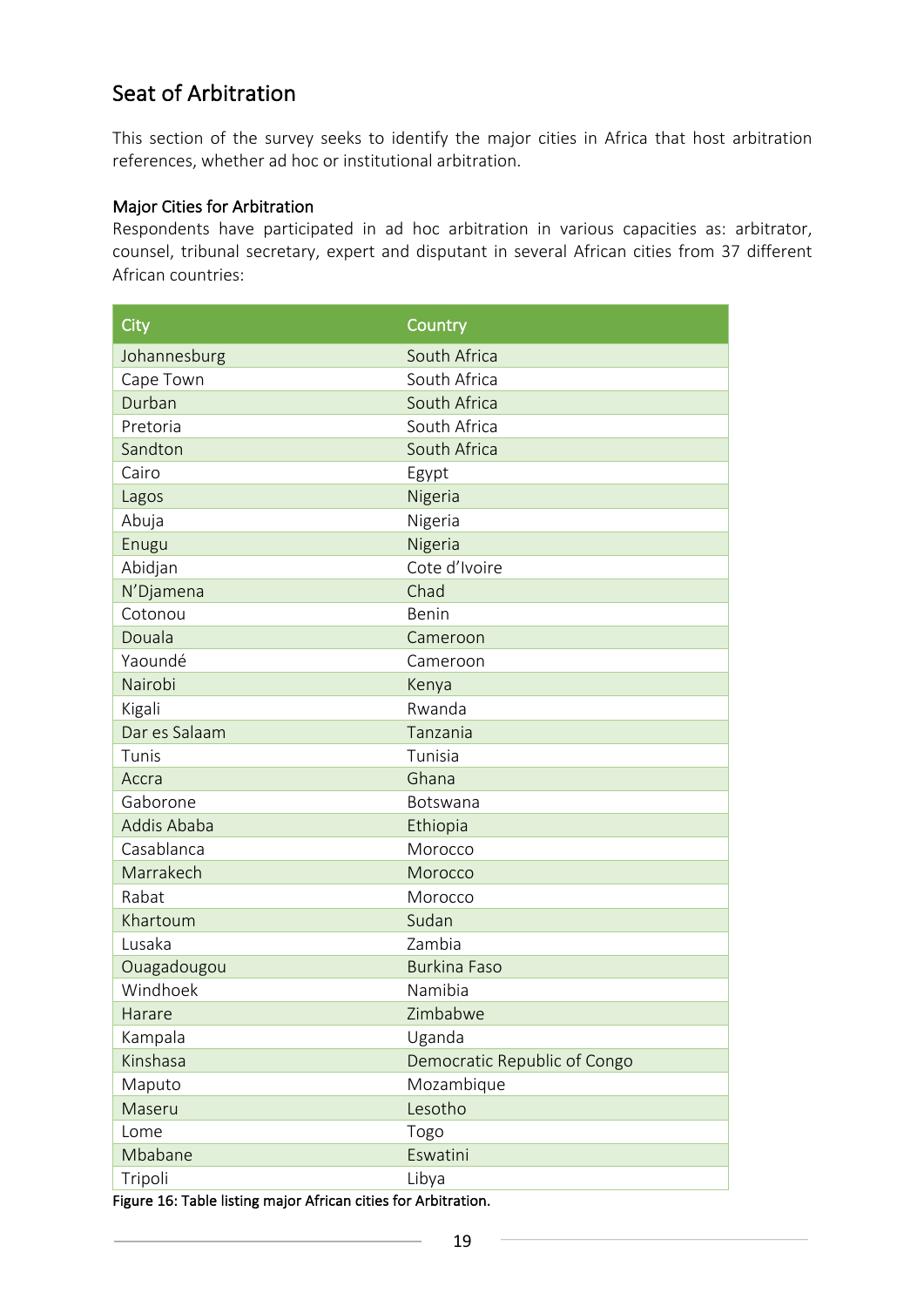#### Top African Cities for Arbitration

The top five cities for arbitration in Africa are: Johannesburg (38); Lagos (30); Cairo (25); Cape Town (20); and Durban (12) responses.

Grouped according to countries: South Africa [with Johannesburg, Cape Town, Durban, Pretoria, Sandton and Guateng commanding 86 responses); Nigeria (Lagos, Abuja, Enugu, Abakaliki, Asaba, Ile-Ife, Kaduna, Port Harcourt and Warri with 53 responses); Egypt (Cairo with 25 responses).

The top 10 African cities for arbitration according to respondents are:

| <b>Cities</b>    | <b>Number of votes</b> |
|------------------|------------------------|
| Cairo            | 112                    |
| Johannesburg     | 82                     |
| <b>Kigali</b>    | 64                     |
| Lagos            | 59                     |
| <b>Cape Town</b> | 45                     |
| Abidjan          | 29                     |
| Abuja            | 25                     |
| Pretoria         | 22                     |
| <b>Durban</b>    | 16                     |
| <b>Tunis</b>     | 16                     |

Figure 17: Table shows the top 10 cities for arbitration.

Top 20 are:

| <b>Cities</b>      | <b>Number of votes</b> |
|--------------------|------------------------|
| Cairo              | 112                    |
| Johannesburg       | 82                     |
| <b>Kigali</b>      | 64                     |
| Lagos              | 59                     |
| <b>Cape Town</b>   | 45                     |
| Abidjan            | 29                     |
| Abuja              | 25                     |
| Pretoria           | 22                     |
| <b>Durban</b>      | 16                     |
| <b>Tunis</b>       | 16                     |
| <b>Port Louis</b>  | 14                     |
| <b>Douala</b>      | 12                     |
| <b>Dakar</b>       | 12                     |
| <b>Nairobi</b>     | 11                     |
| Cotonou            | 10                     |
| <b>Addis Ababa</b> | 10                     |
| Casablanca         | 10                     |
| Ougadougou         | 9                      |
| Accra              | 9                      |
| <b>Sandton</b>     | 8                      |

Figure 18: Table shows the top 20 cities for arbitration.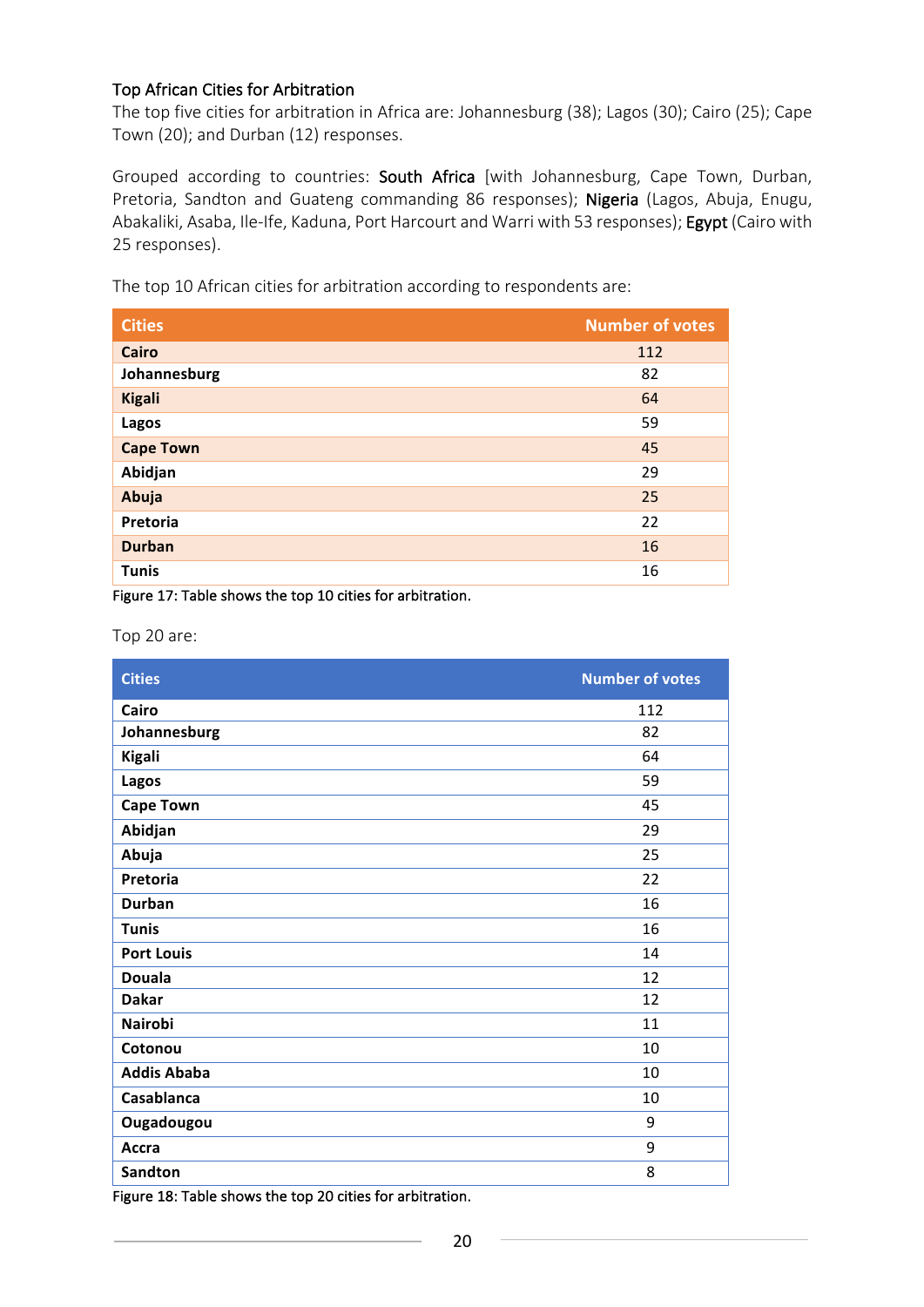Reasons for these choices according to respondents:

- $\triangleright$  Availability of expertise in arbitration;
- $\triangleright$  Accessibility [transportation];
- $\triangleright$  Access to modern technology and facilities;
- $\triangleright$  Arbitration friendly laws and jurisdictions;
- $\triangleright$  Economic hubs in Africa:
- $\triangleright$  Reputation of the arbitral centre in the city;
- $\triangleright$  Multilingual cities;
- $\triangleright$  Geographical location of the cities:
- $\triangleright$  Politically stable
- $\triangleright$  Security

In participating in arbitration in Africa, respondents found the following most rewarding:

- $\triangleright$  Disposal of the dispute expeditiously;
- $\triangleright$  Acceptance of the arbitral award by the parties;
- $\triangleright$  Conducting ICC arbitration in Africa as well as if it had been conducted in Paris and saving the parties travel costs;
- $\triangleright$  Efficient conduct of the arbitral proceedings:
- $\triangleright$  Localisation of the arbitration:
- $\triangleright$  Devoid of unnecessary formality and technicality;
- $\triangleright$  Ease of communication (both logistical and linguistically);
- $\triangleright$  Efficiency and expediency:
- $\triangleright$  Use of modern technology;
- $\triangleright$  Procedural flexibility;
- $\triangleright$  Confidentiality of the process.

Respondents found the following most troubling:

- $\triangleright$  Attempts to delay the proceedings by respondent counsel;
- $\triangleright$  Appointment of arbitrators that are unfamiliar with the substantive subject matter of the dispute:
- $\triangleright$  Costs of the arbitration;
- $\triangleright$  Dealing with dilatory parties and lawyers who import litigation rules into arbitration;
- $\triangleright$  Enforcement of the award:
- $\triangleright$  Unclear text of local laws on arbitration;
- $\blacktriangleright$  Length of proceedings:
- $\triangleright$  Too frequent recourse to the courts during the arbitration proceedings;
- $\triangleright$  Repeated appointments of some arbitrators.